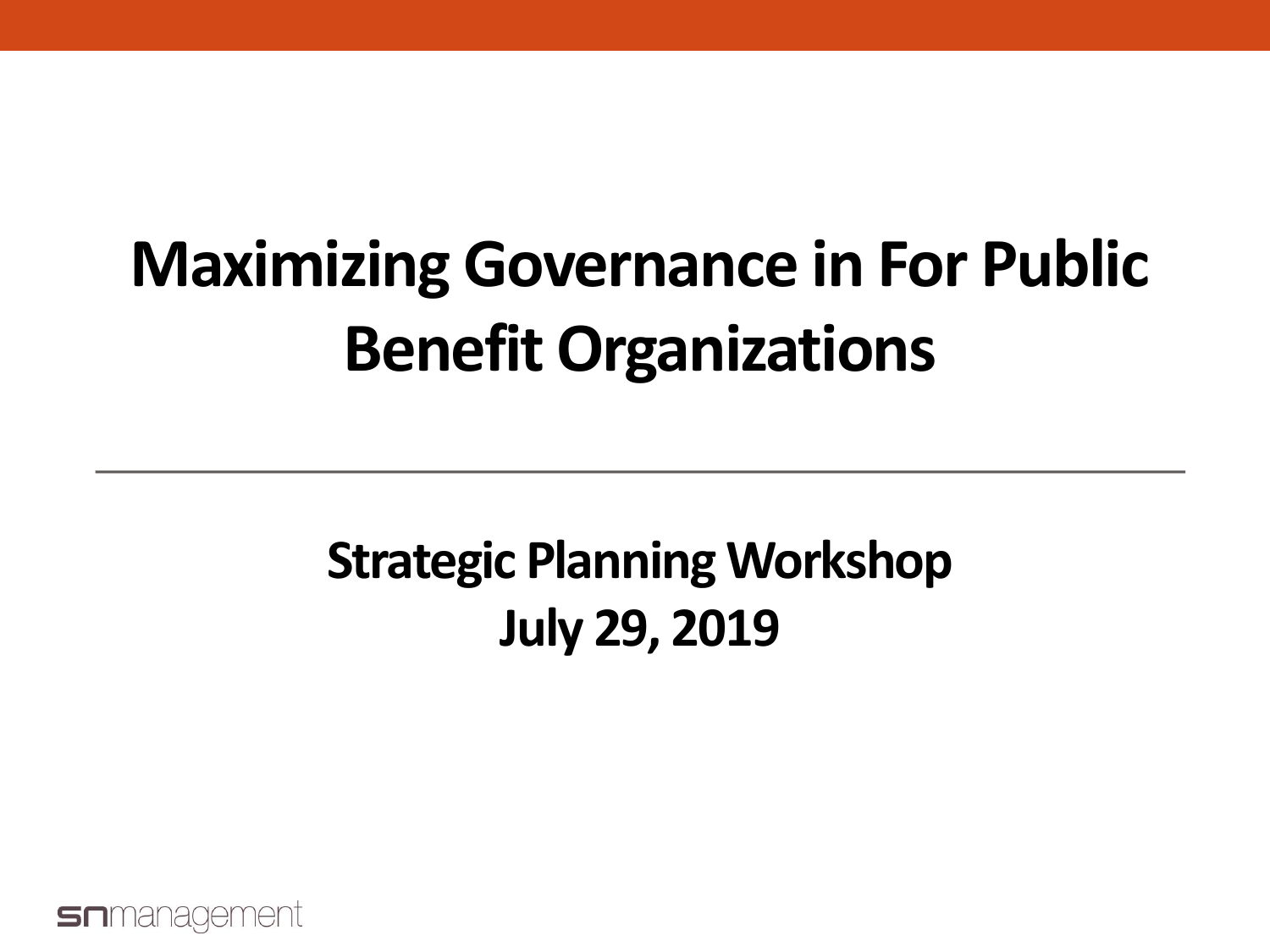### **Agenda**

- Session Objectives
- Introductions
- Introduction to Strategic Planning
- Strategic Planning Approaches and Models
- Creating a Strategic Plan
- Implementing a Strategic Plan
- Wrap Up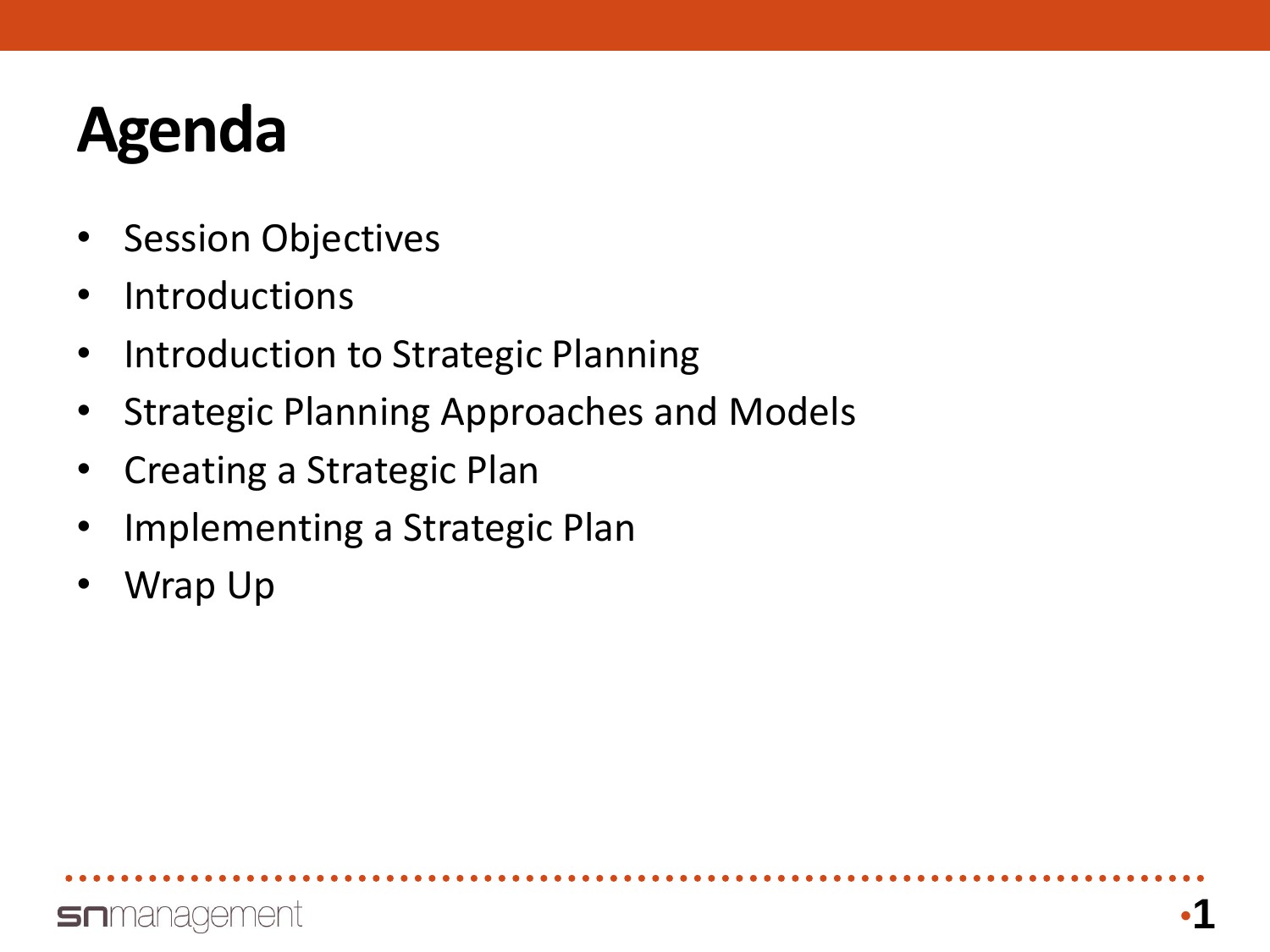## **Learning Objectives**

#### **Participants will learn about:**

- What strategic planning is and is not
- The benefits and limitations of strategic planning
- Strategic planning approaches and models
- How to develop clear strategic priorities and goals
- Critical success factors for executing the strategic plan, including communications, operational planning and strategic performance management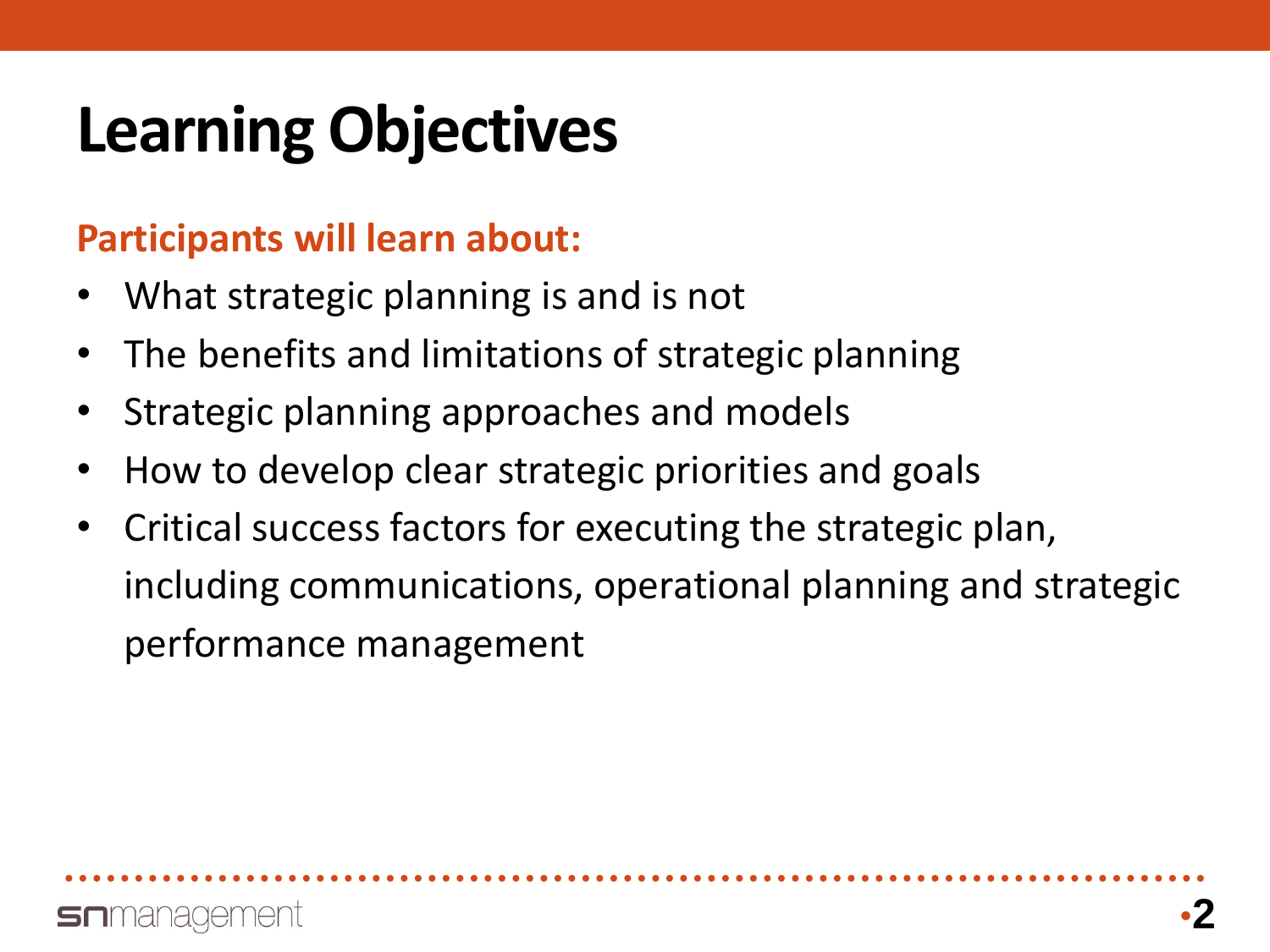#### **Introductions**

- Sonja Nerad, BA., MSW
- Founder of SN Management; 10+ years consulting experience. 15+ years senior management experience in community health and social services. Expertise: strategic and business planning, organization design, stakeholder engagement, collaborative service and system planning and change management. Focus on health equity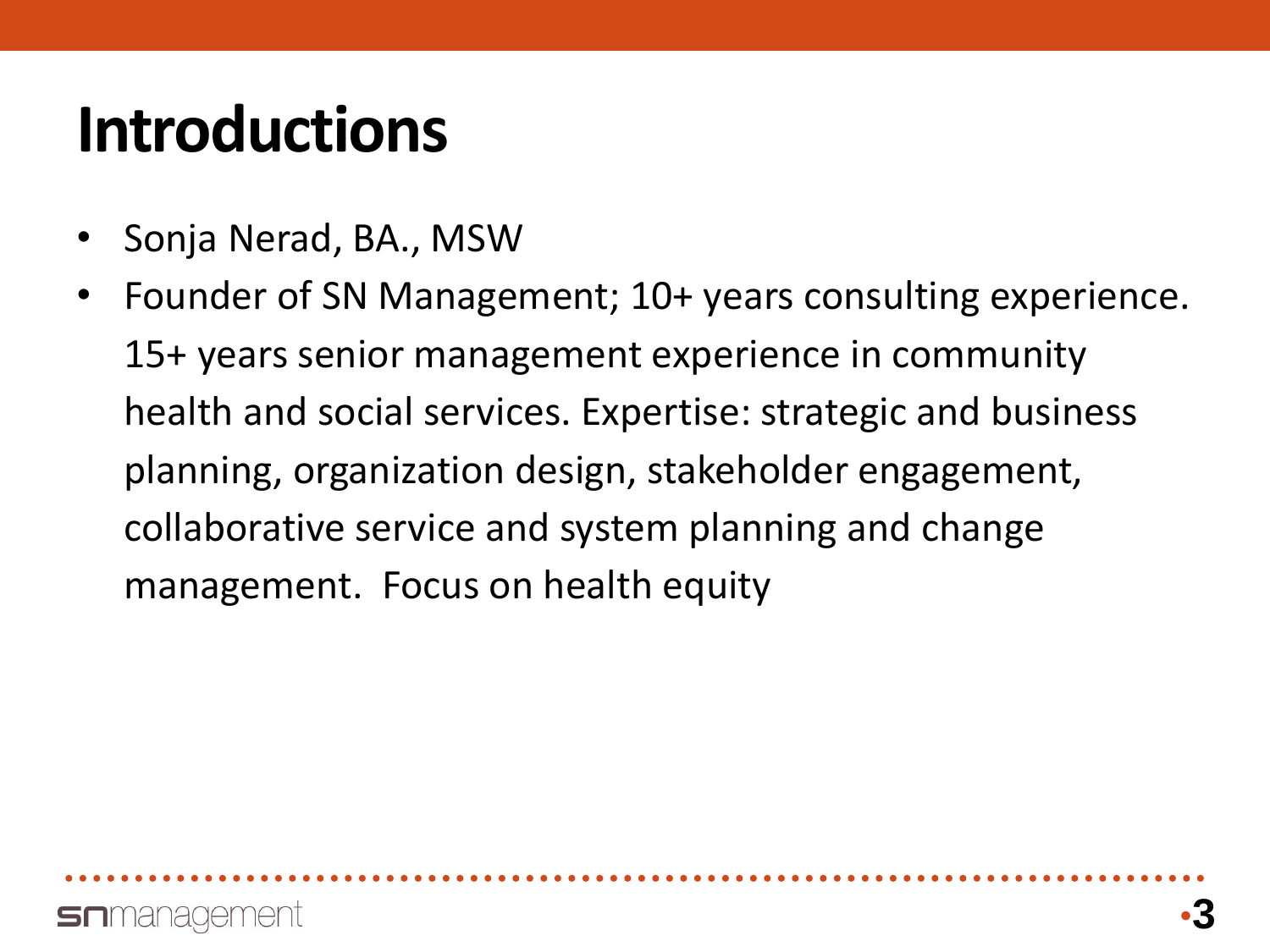#### **Introductions**

- What is your name?
- What organization are you representing here today and in what capacity?
- What is your BURNING QUESTION?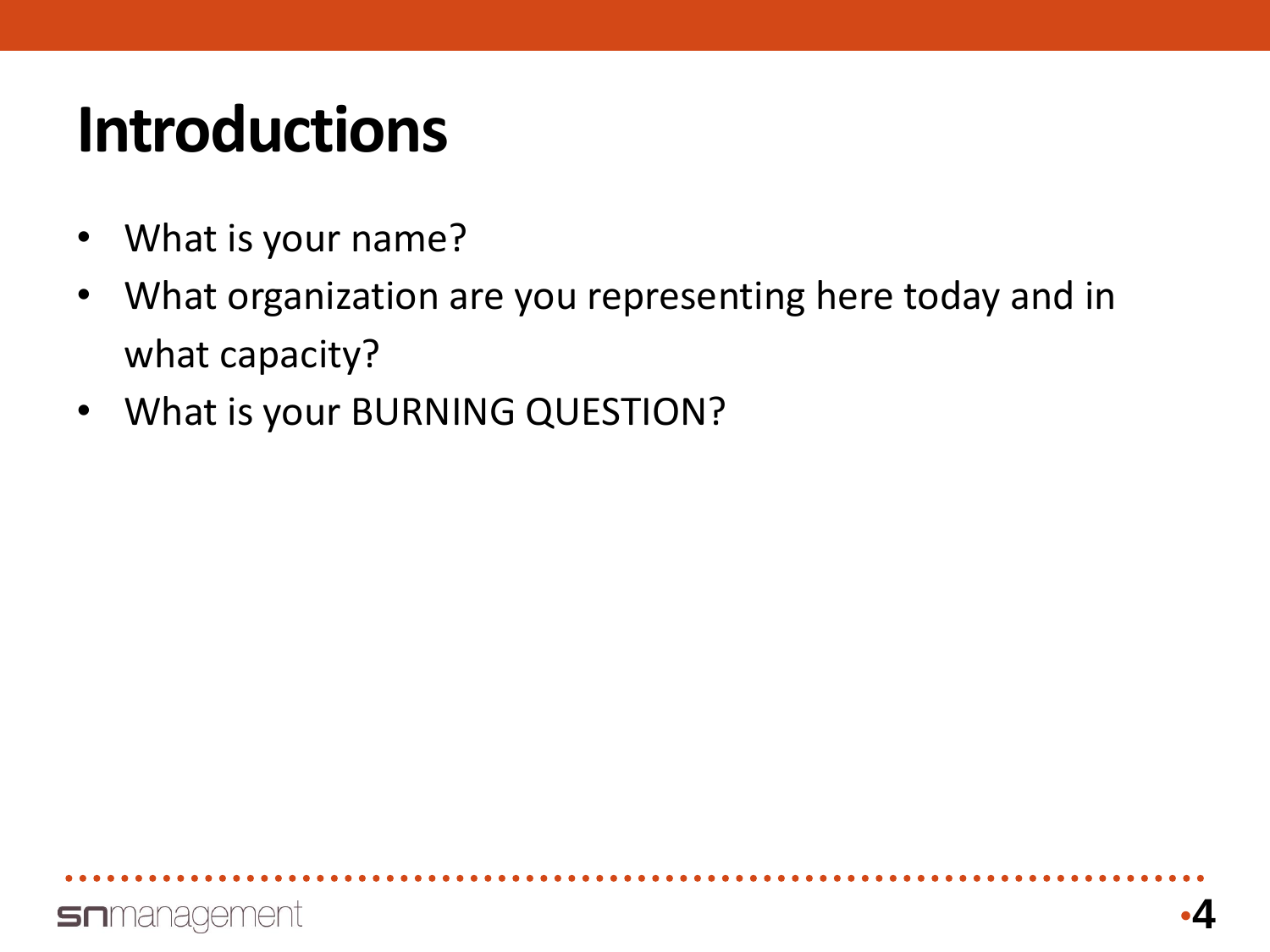### **What is a Strategy?**

- A strategy is:
	- A long-term view
	- A living thing
- A strategy is not:
	- An activity that takes place once every few years and in between is forgotten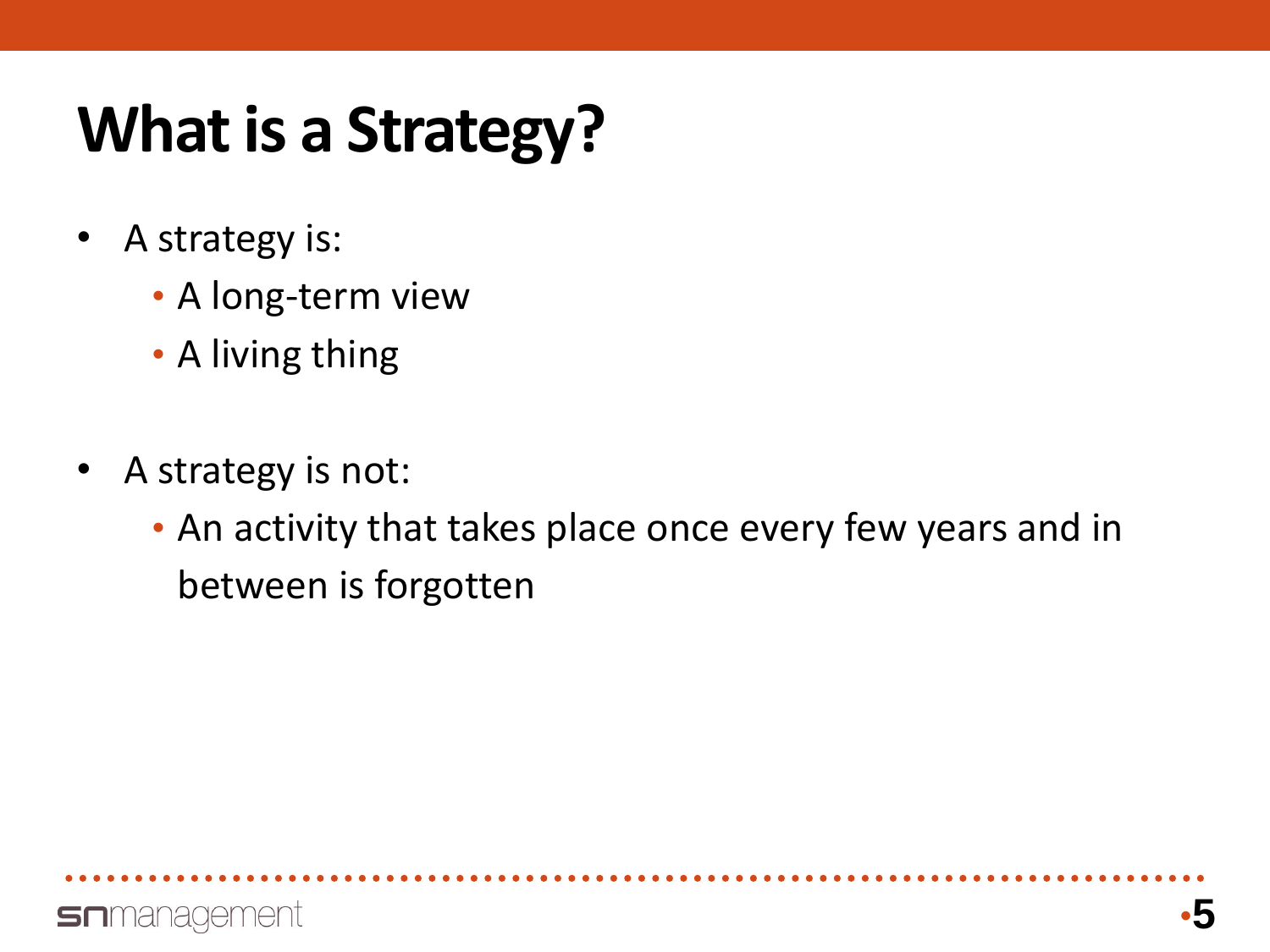#### **Strategic Planning Cycle**



#### **sn**management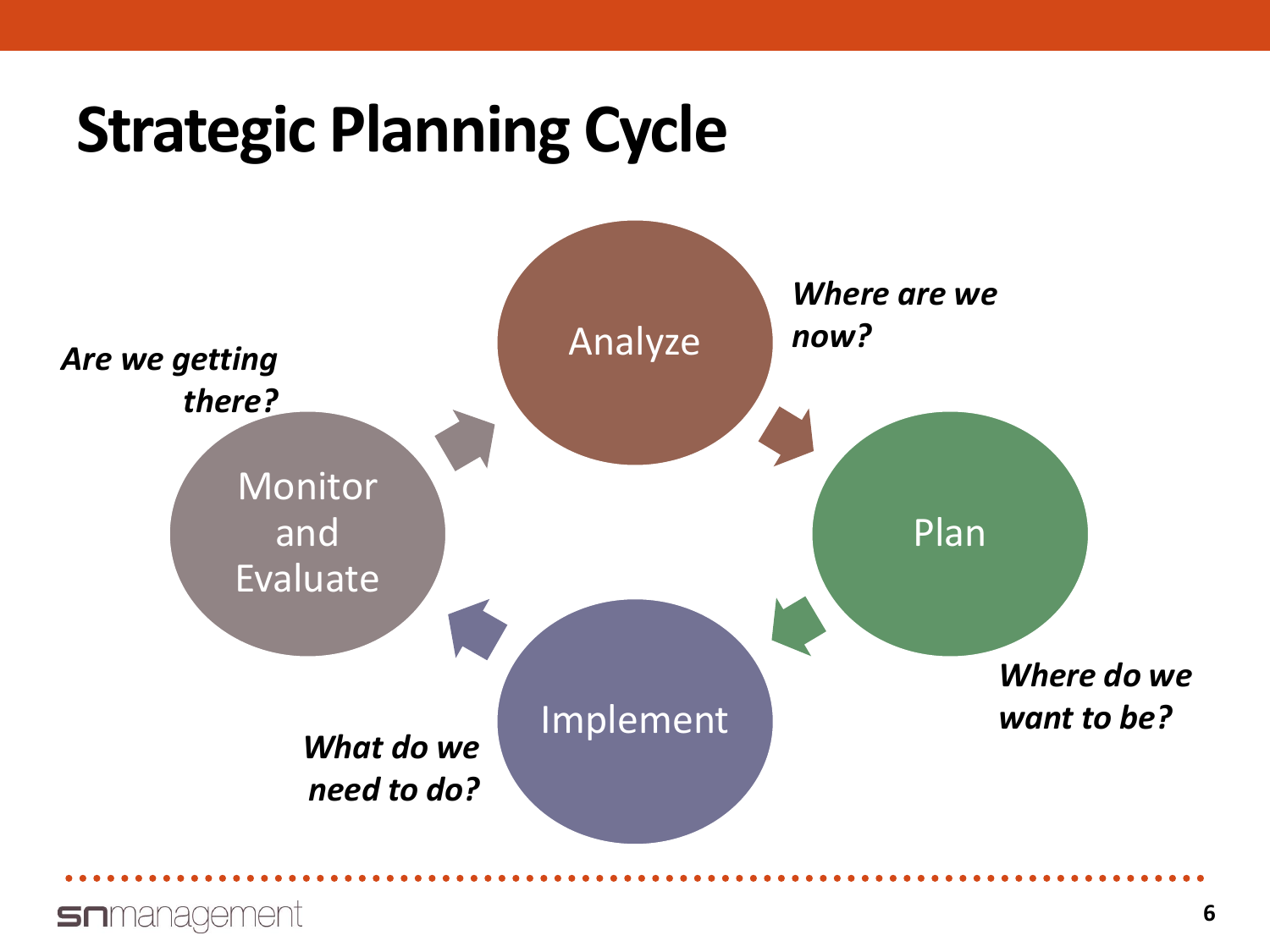### **What Is Strategic Planning?**

- **Systematic** planning process
- Takes into account internal and external environment
- Defines the purpose (vision, mission) and values of your organization
- Determines and defines where your organization is going over the long term (strategies, priorities) ..... and how it is going to get there (goals, objectives)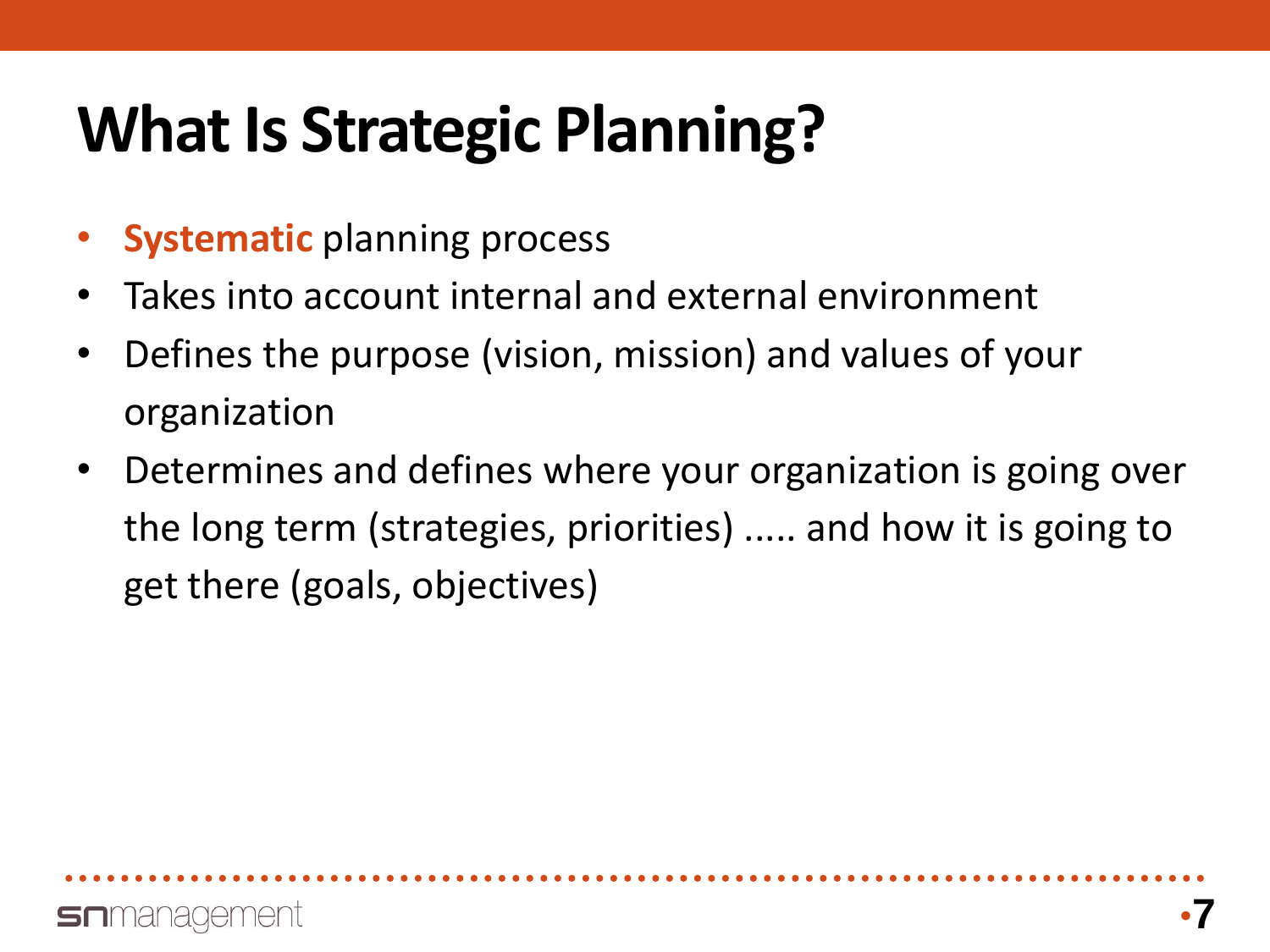#### *"***If you don't know where you're going, it doesn't matter which way you go"** *Cheshire Cat;* Lewis Carroll

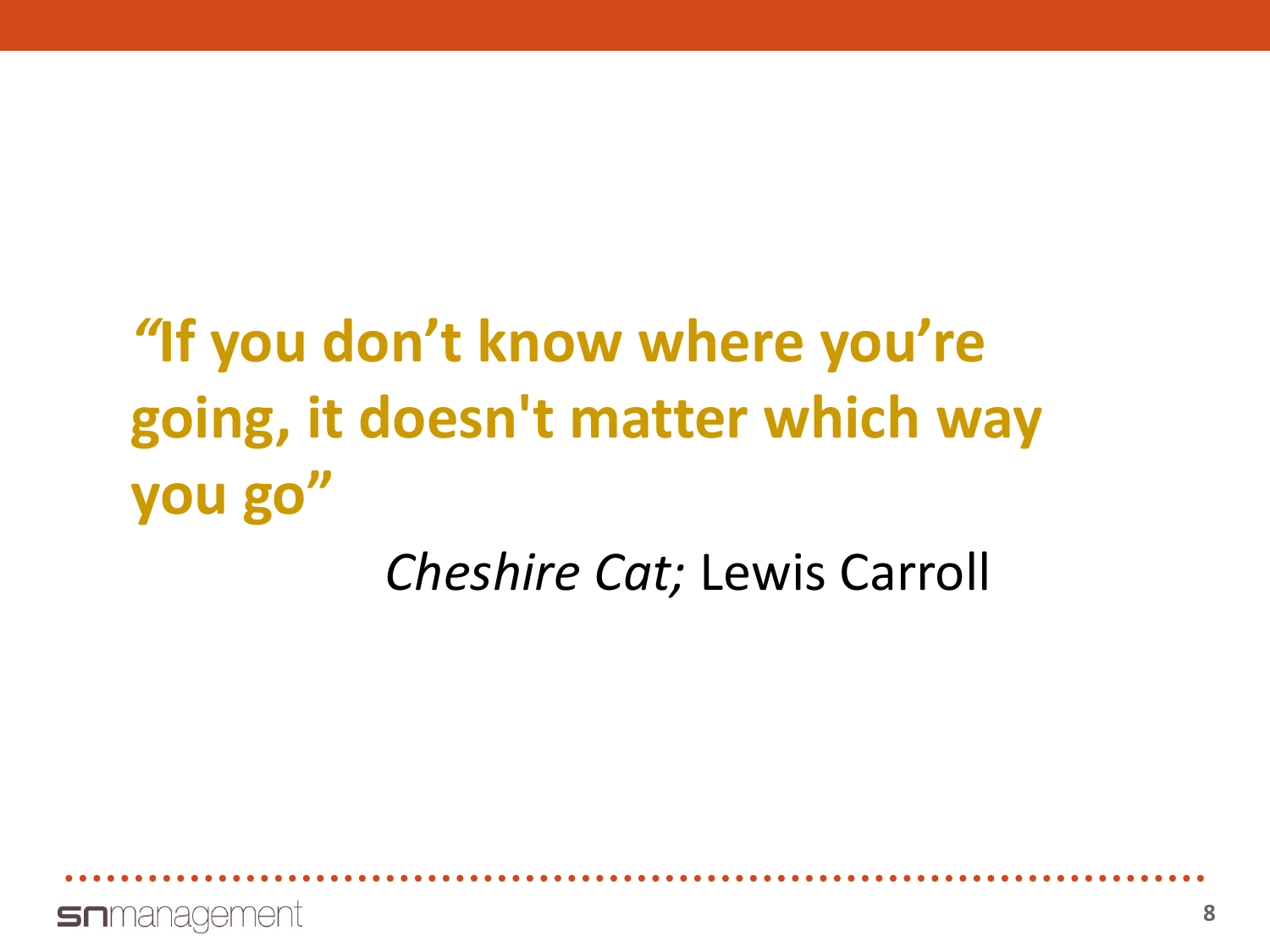#### **Who is Responsible for Strategic Planning?**

- The strategic planning process is typically owned by the Board
- The Board may delegate responsibility for planning activities, or example to a Sub-Committee or the ED

**"The objective of board governance is to ensure the organization fulfills its mission, operates in a manner consistent with its values, moves towards its vision and discharges its accountabilities" OHA**

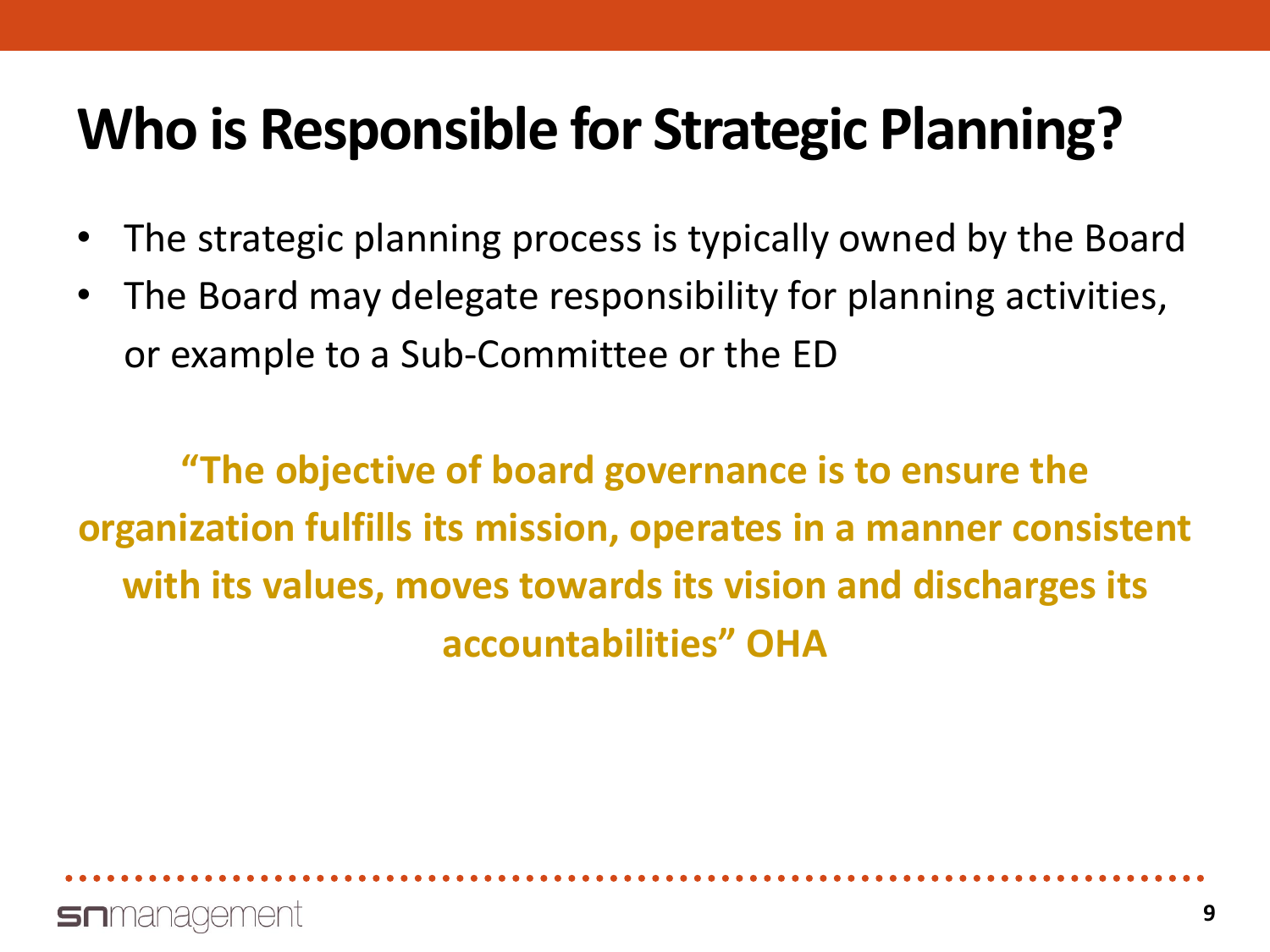### **Why Do Strategic Planning?**

- To build consensus about where your organization is going
- To ensure the most effective use is made of your organizations resources by focusing resources on your key priorities
- To communicate your priorities, goals and objectives to your organization's key stakeholders
- To develop a shared sense of ownership of the plan
- To provide a base from which progress can be measured and a mechanism for informed change when needed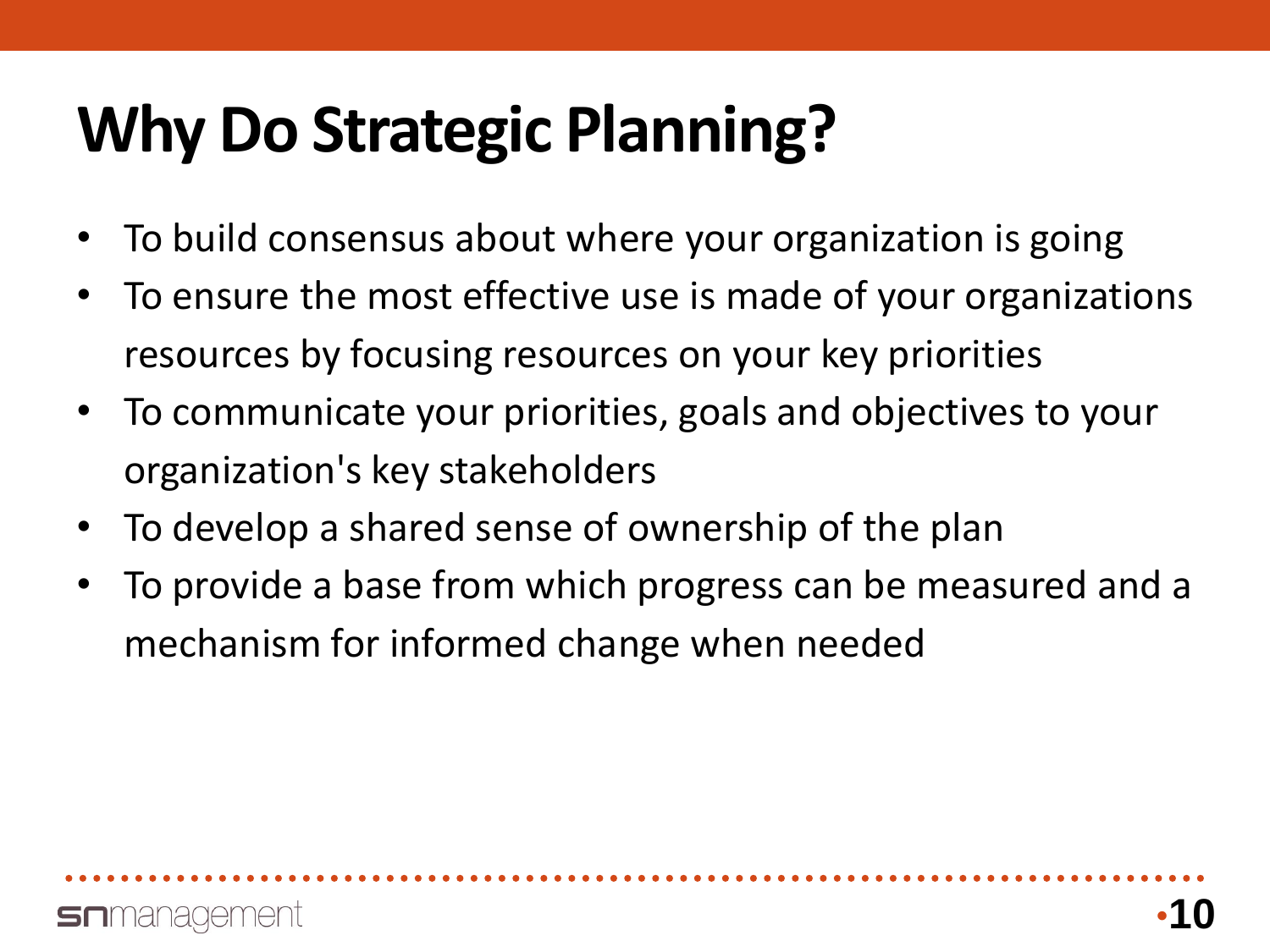## **What are Some Challenges/Risks?**

- No time
- No resources
- No commitment from leadership
- Not being able to make choices
- Disillusioned stakeholders
- Poor use of resources
	- Fiscal
	- Physical
	- Human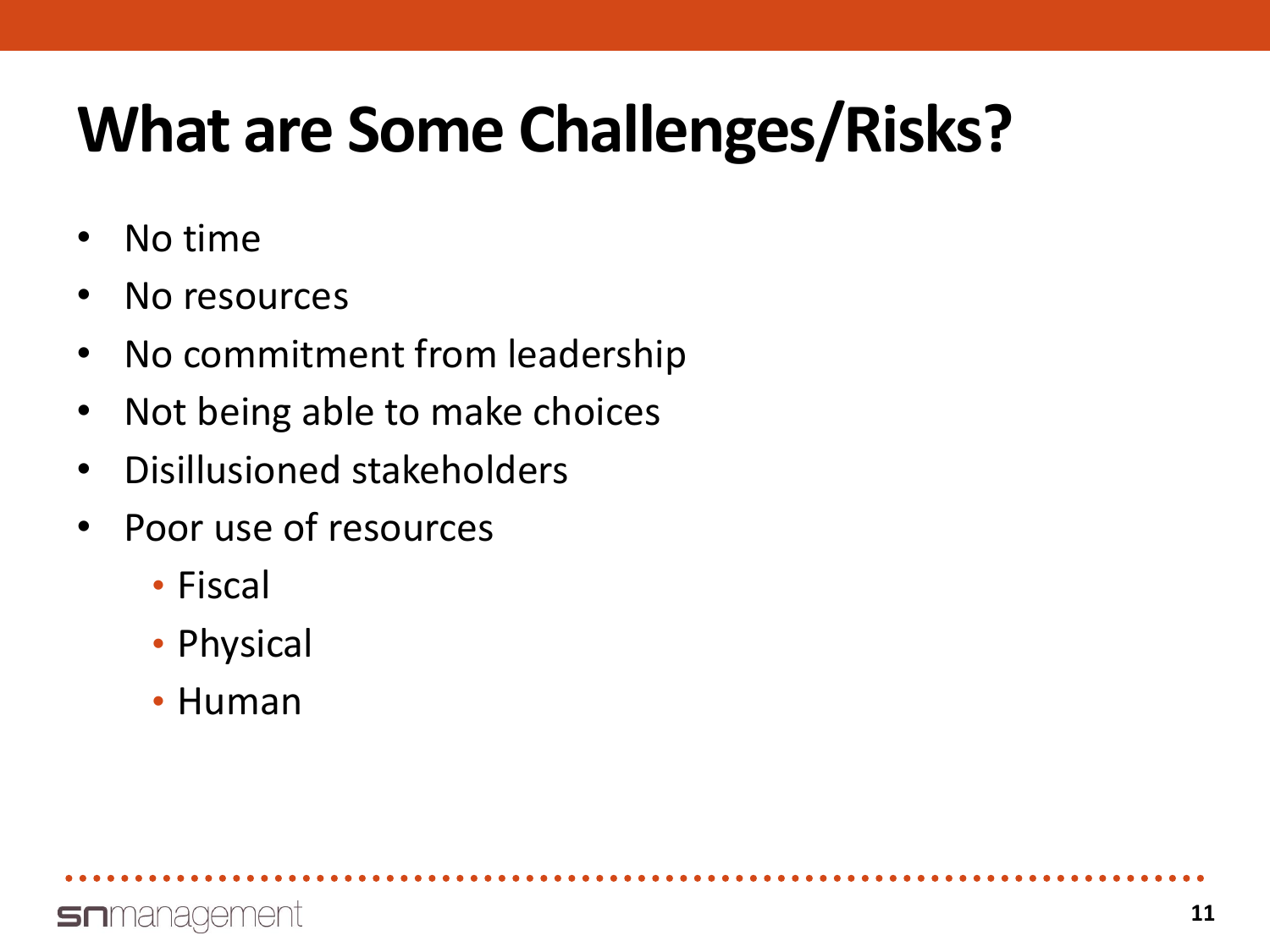**At its basic, strategic planning is about making choices – about what you will – and will not do – and about making trade-offs along the way**

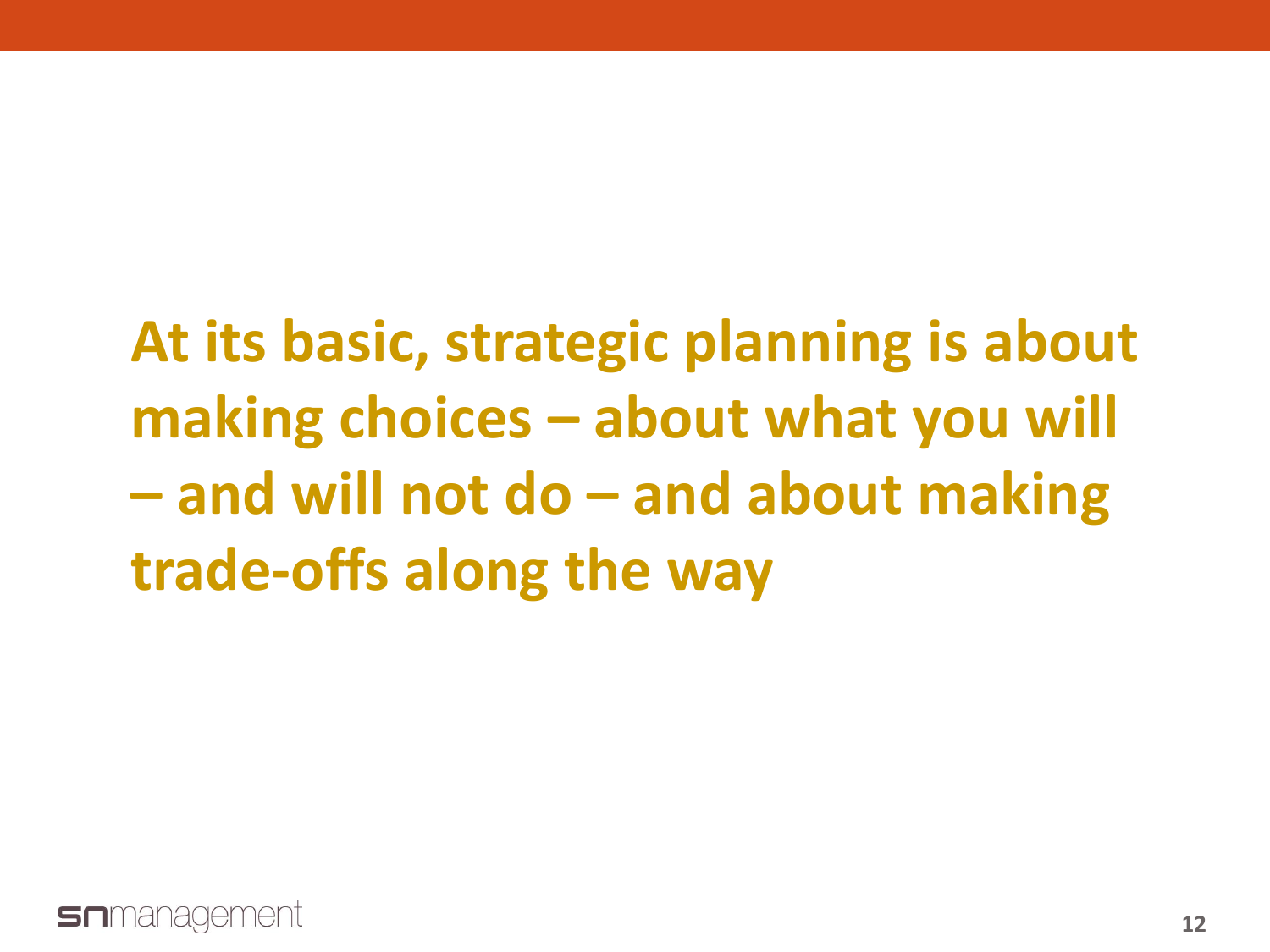### **Discussion**

- What have been the benefits or positive aspects of strategic planning?
- What have been your challenges or frustrations?

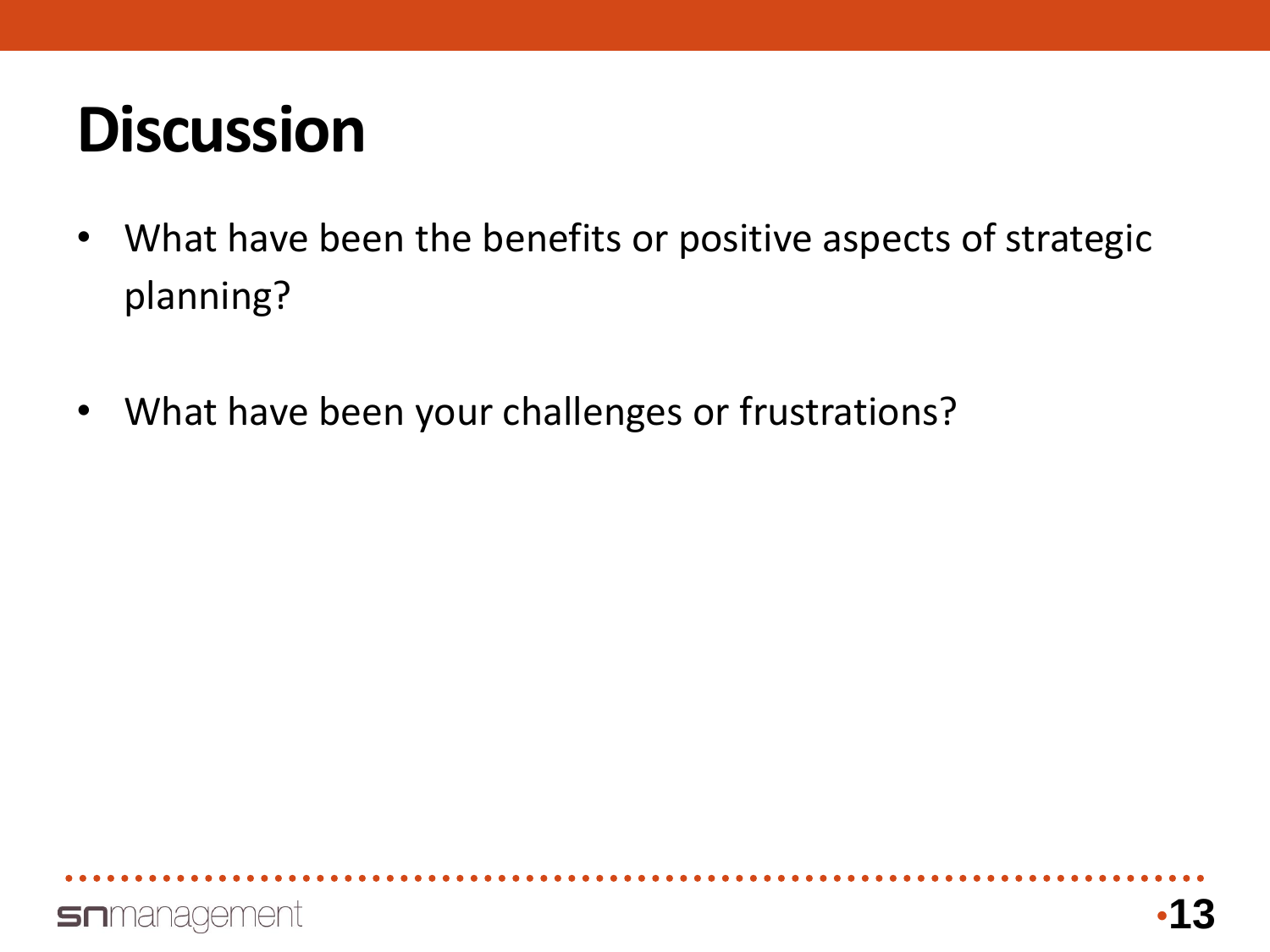# **STRATEGIC PLAN APPROACH**

Models, Frameworks and Elements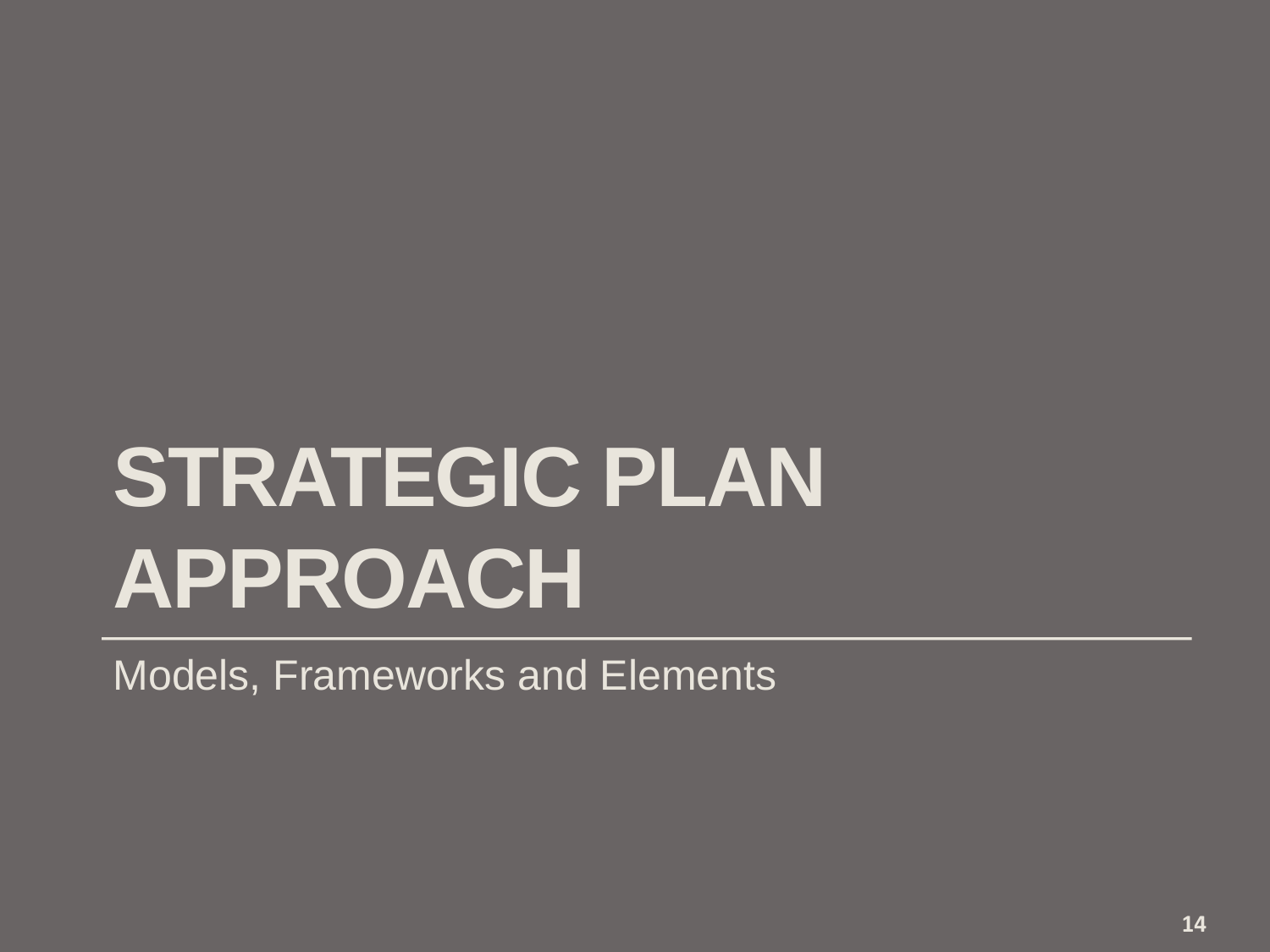## **Strategic Planning Approach**

- There is no one perfect strategic planning process to use the same way all the time with every organization
- Each organization should customize the best approach to suit the culture of its members, the current situation in and around the organization, and the purpose of its planning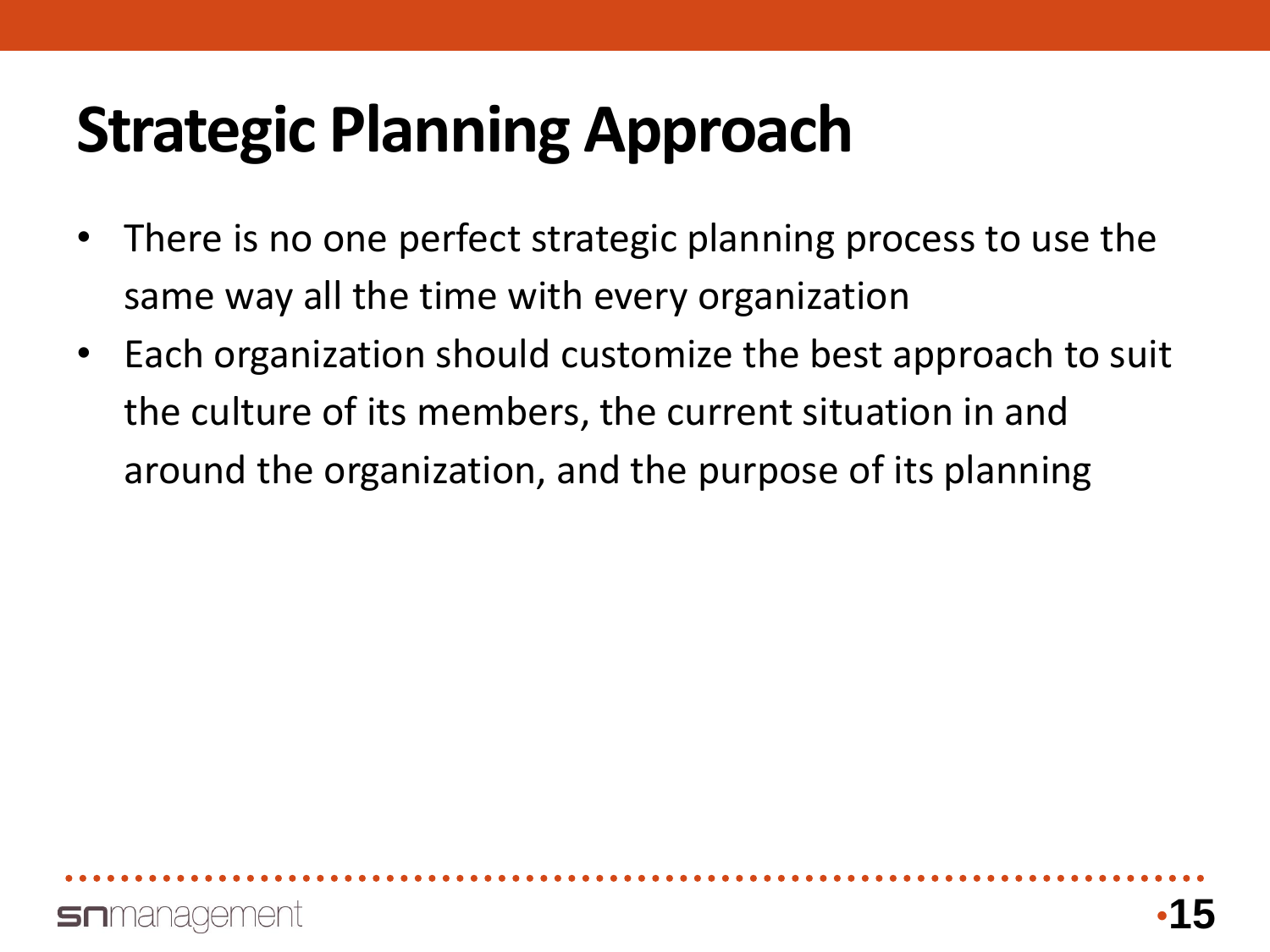## **What is a Strategic Planning Model?**

- Helps an organization through the strategic planning process
- Applies a specific lens or focus to the planning process (linear, organic, values based, etc.)
- May cover the basics of strategic planning (mission, vision, goals).
- May also cover how you will achieve your goals and how you will monitor and report on your plan (objectives, KPIs actions)
- Many examples:
	- Conventional Model, Issue Based Planning, Inspirational Planning, Scenario Planning, 7S Framework, Balanced Scorecard, Dashboard, Theory of Change, etc.

**n**management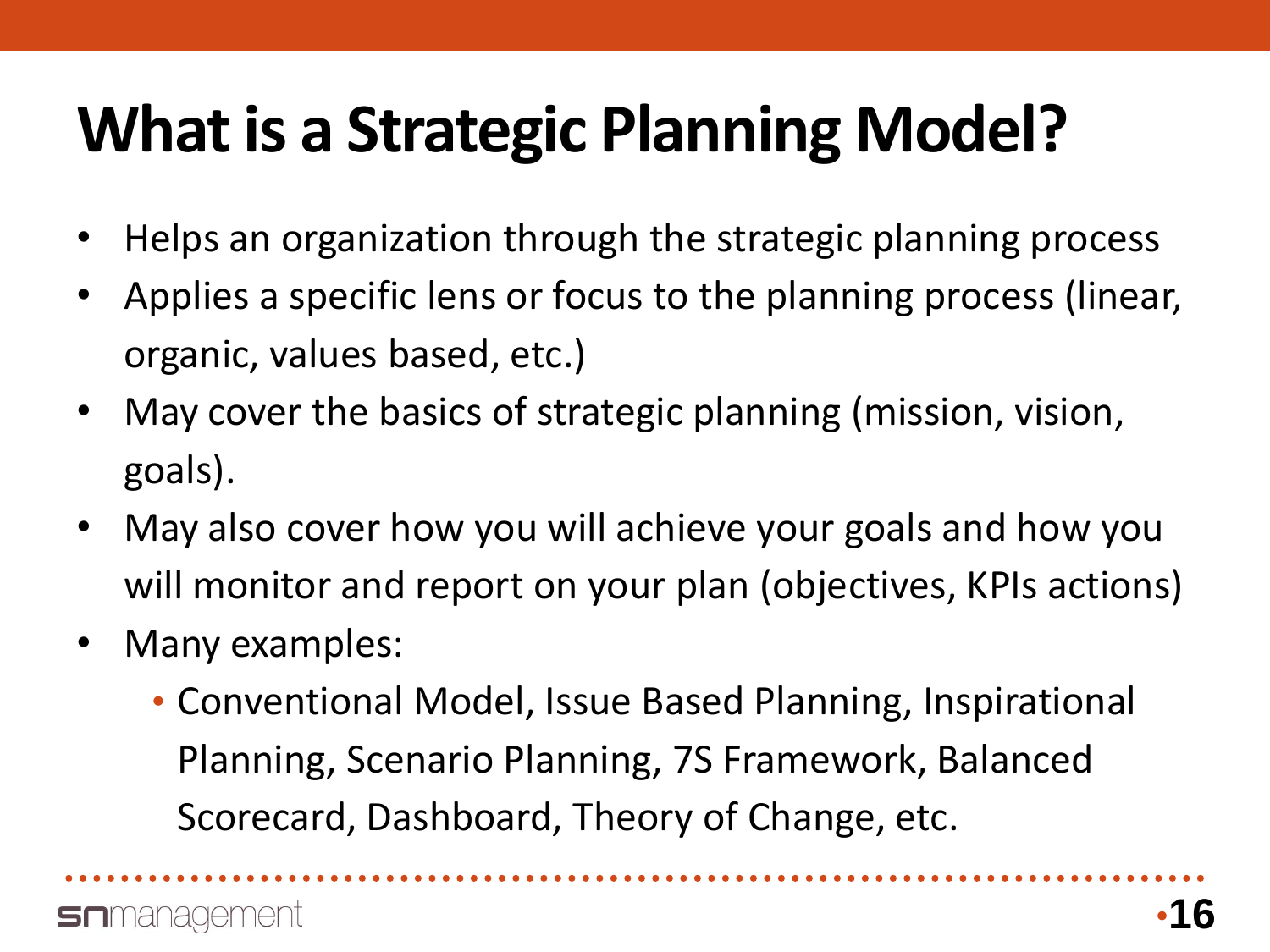#### **Balanced Scorecard**

#### **Financial Perspective**

Financial result and growth Key Financial parameters and performance (ROE, ROCE) **Higher Profit Margin Improved Cash flow** Lower Bad loans and lower debt Net Interest Margin **Reduced overhead Expenses Proper Revenue Mix** 

#### **Balanced** Scorecard

#### **Customers**

**Increase Customer Satisfaction Increase Customer Loyalty Retention of key customers** Sales revenue per customer Competitive pricing and product offering **High Quality Service** Customer preference compared to competitors

#### **Learning and Growth**

Develop Critical Skills and Knowledge **Proper Knowledge Management** Provide Strategic Information to all Align Personal Goals with Company goals **Employee growth and turnover Employee Satisfaction and Retention** 

#### **Internal Business Processes**

**Cross-Sell Products** Improve Operational efficiency and minimize Problems Proper Customer relationship management Higher success rate in converting business opportunities Fast business decisions and approvals Proper work culture and higher employee confidence

**sn**management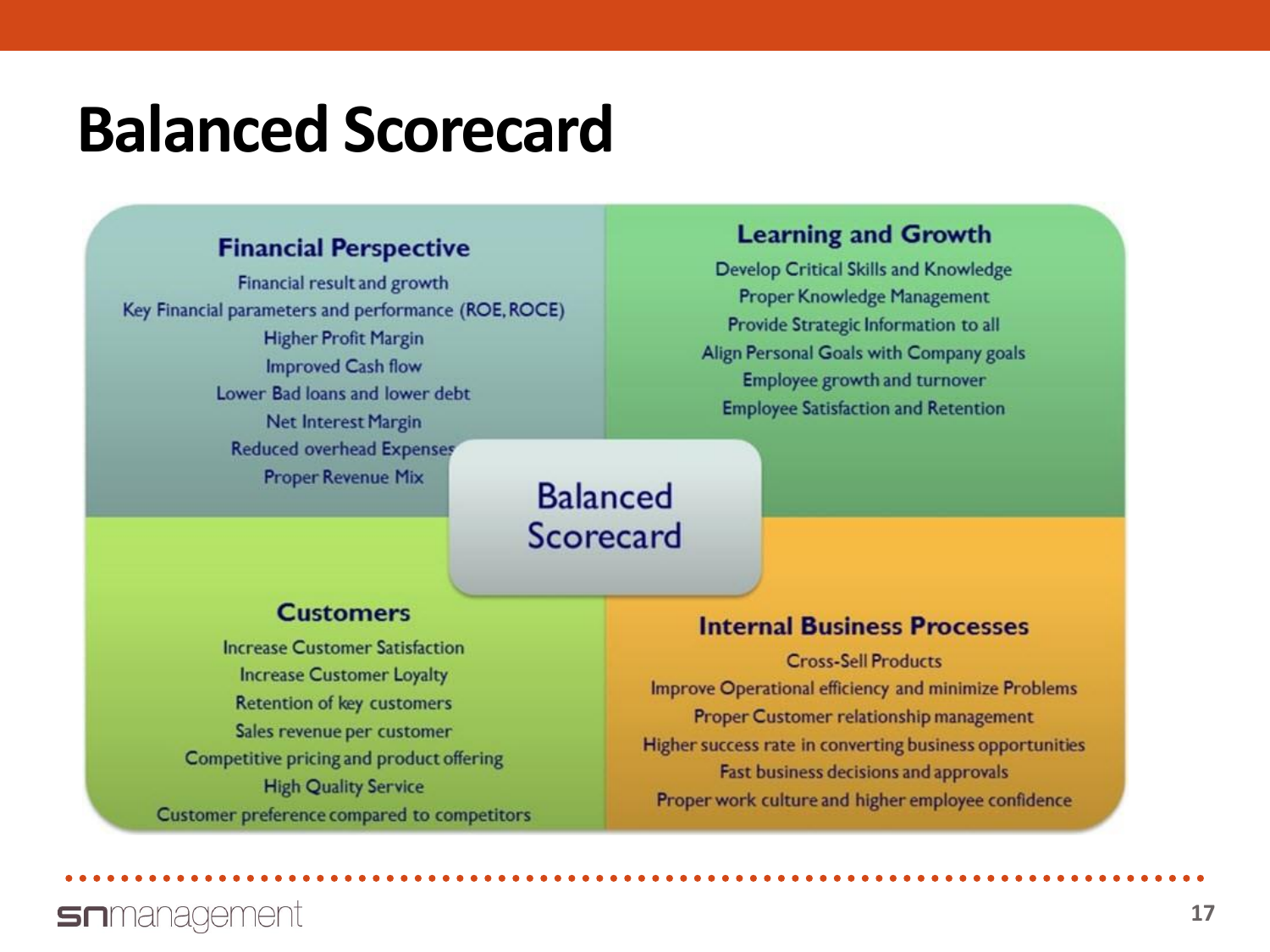#### **7 S Model**

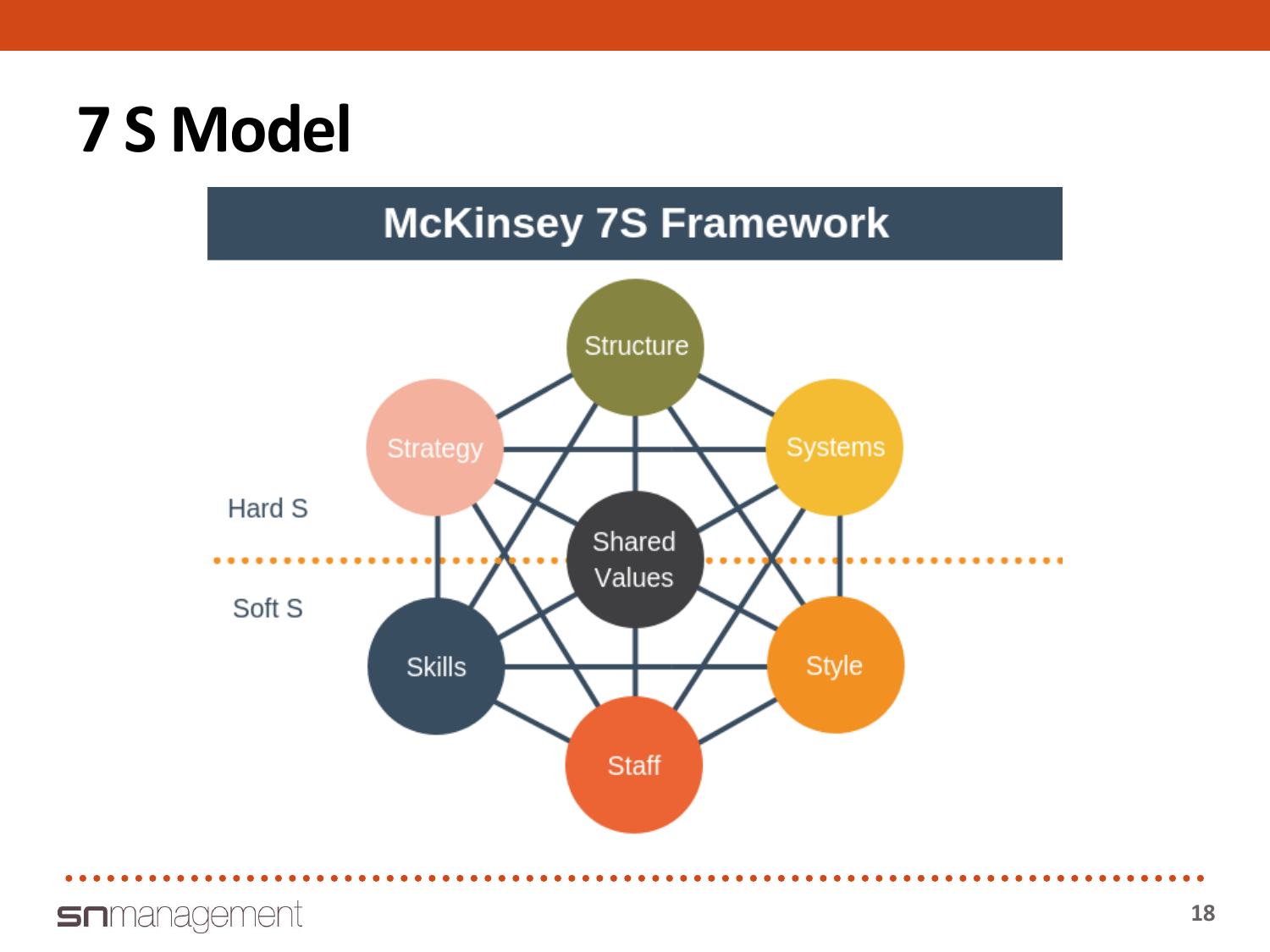### **Strategic Planning Models**

- What are strategic planning models that you have used?
- Why would we use one model over another?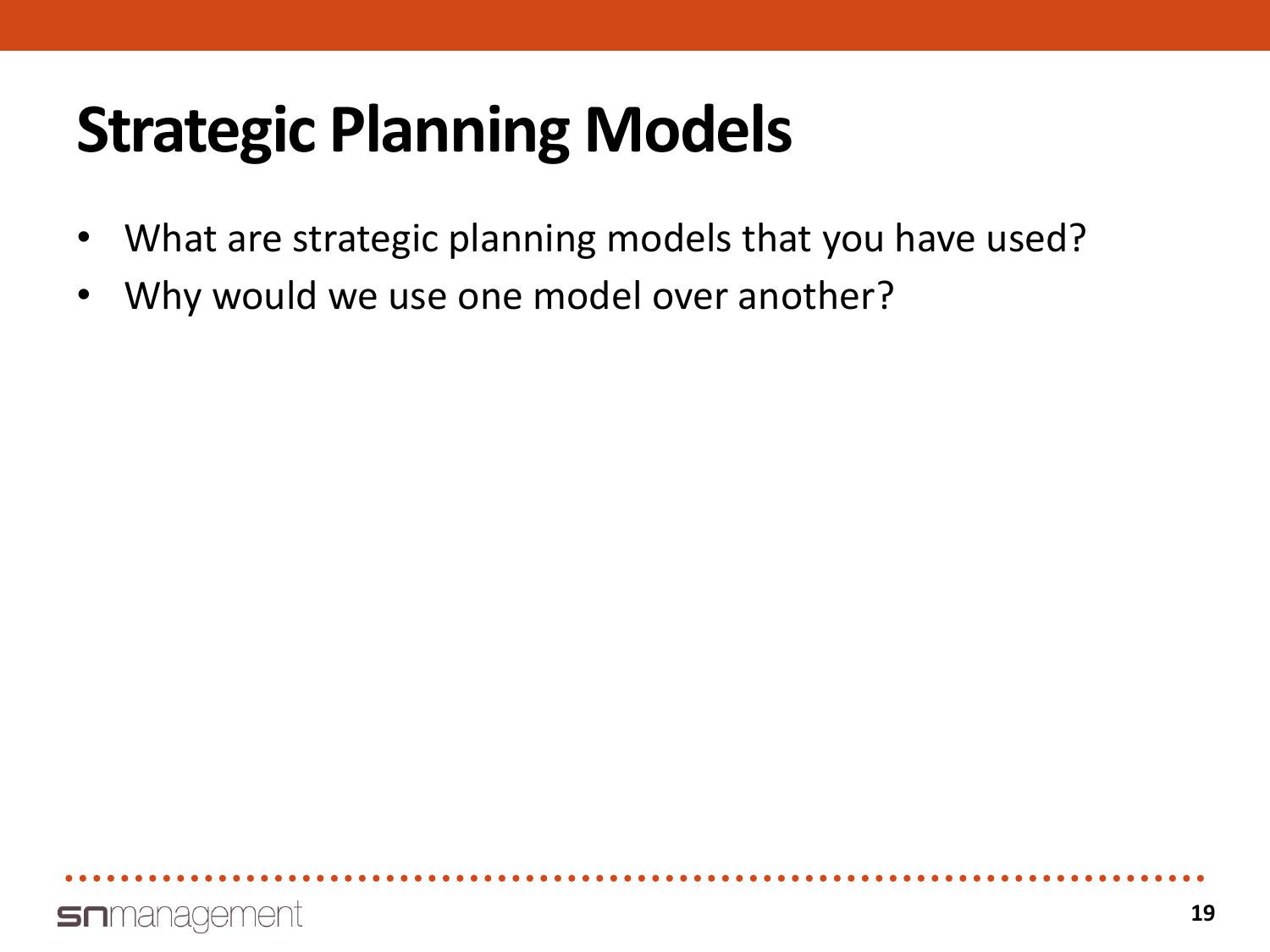### **Key Elements**

Key elements regardless of the approach, model or framework you choose

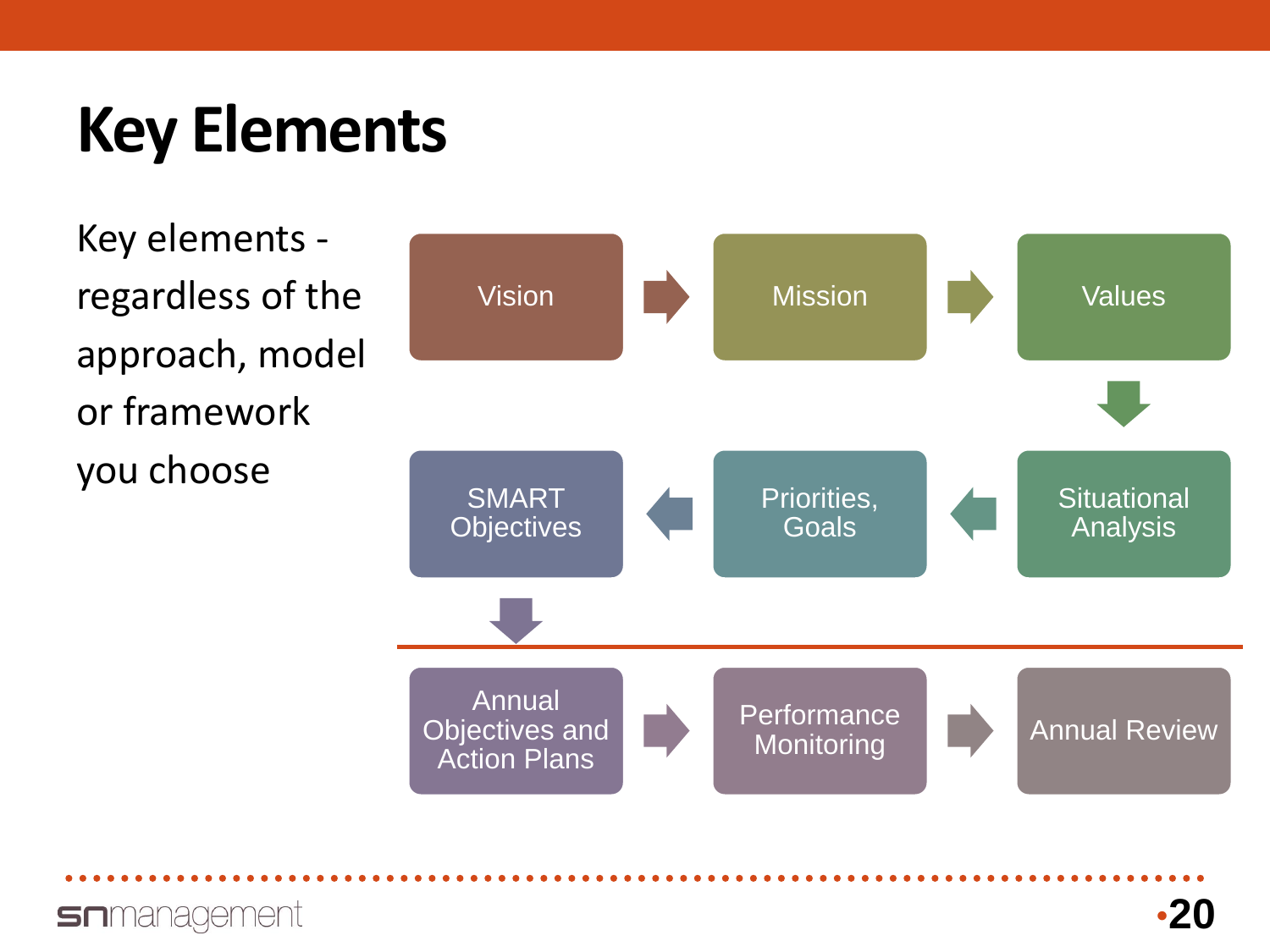# IMPLEMENTING A STRATEGIC PLANNING PROCESS

Key Steps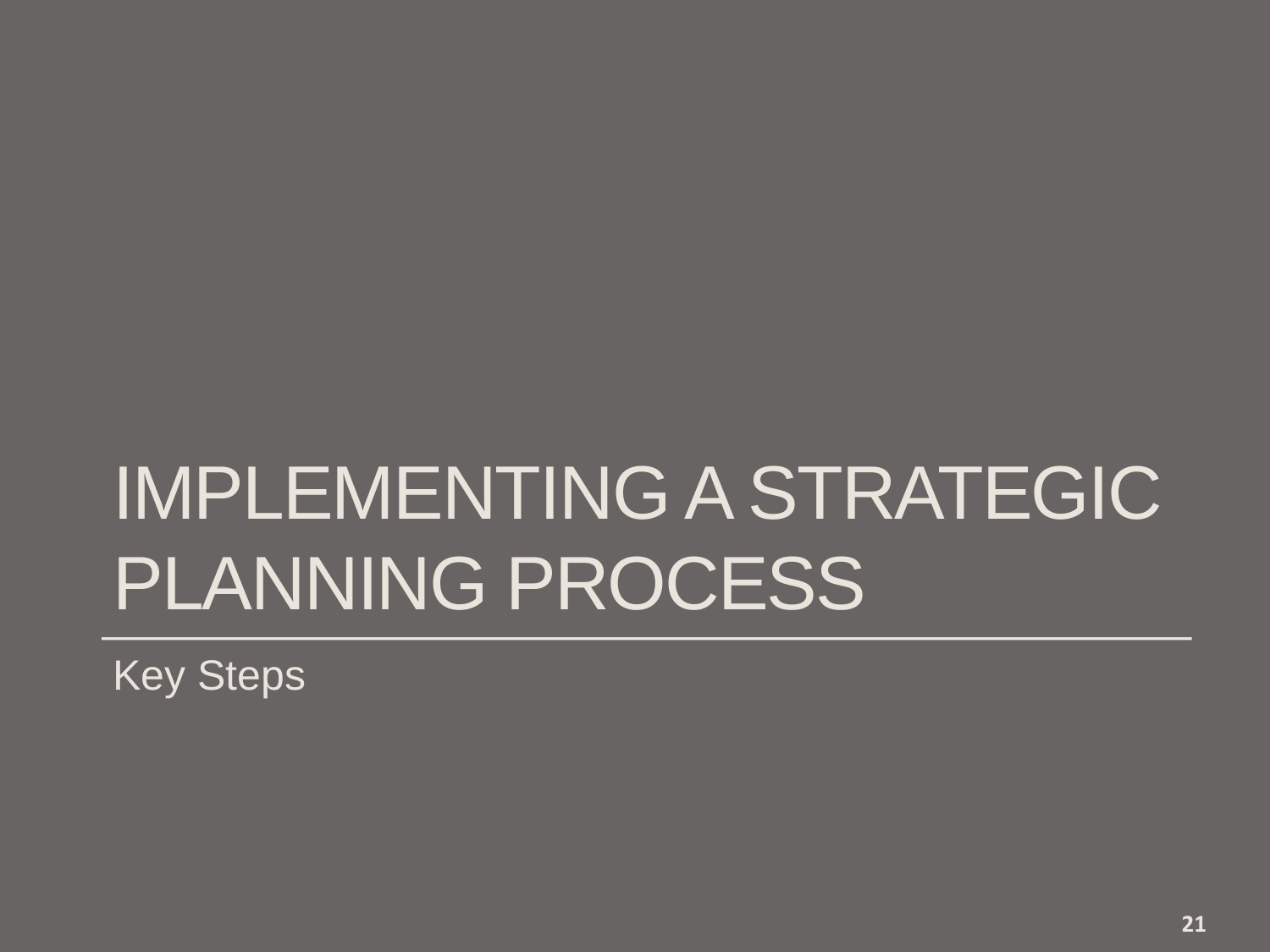## **Simplified Approach**

- A series of Board conversations (i.e., at Board meetings or a weekend retreat) to:
	- Review mission, vision, values
	- Conduct an environmental scan
	- Determine long-term strategic goals
	- Identify short-term objectives
	- Map out indicators/ targets
- Communicate the plan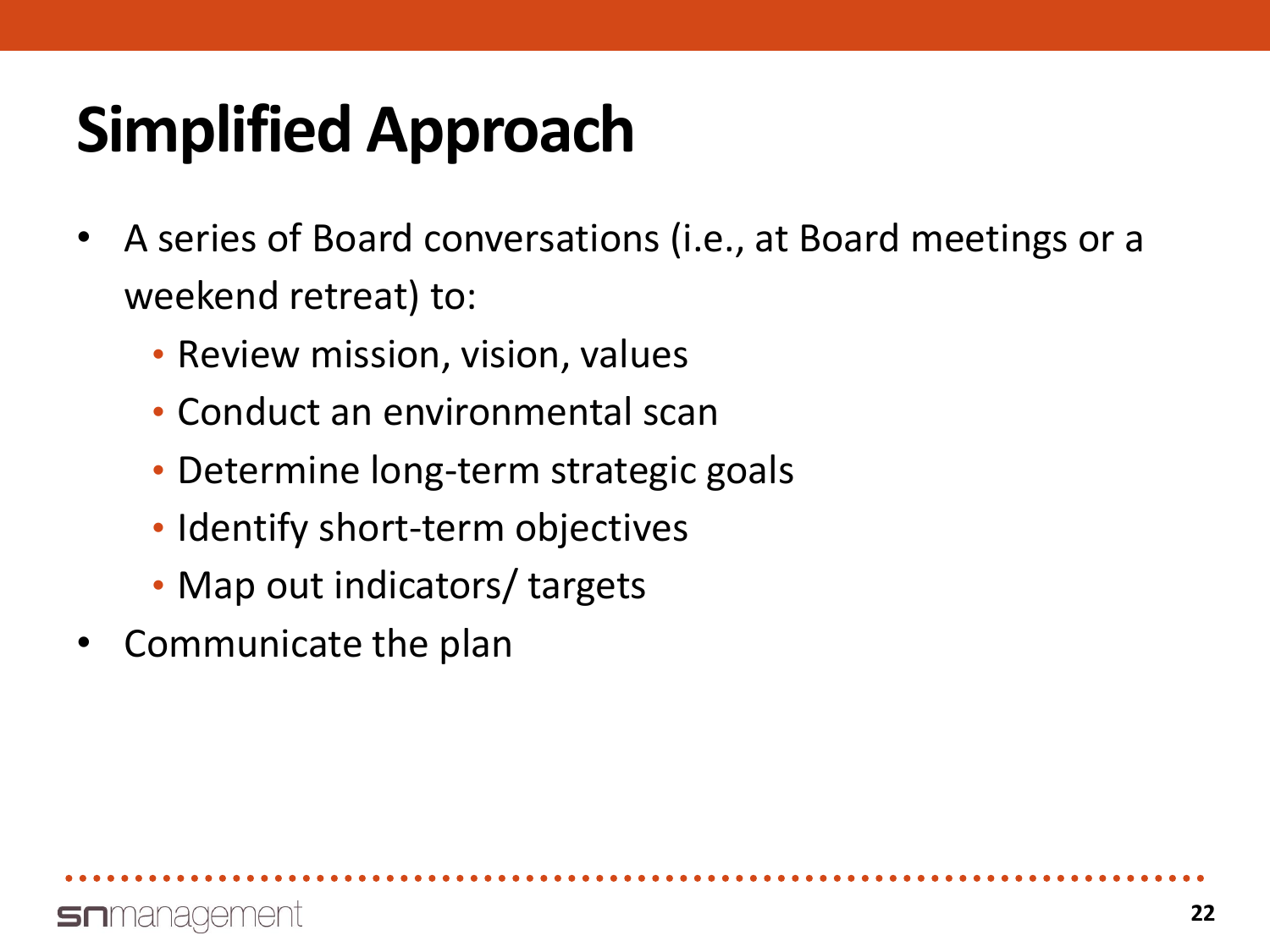### **Comprehensive Approach**

- Strike a strategic planning committee
- Develop and implement a stakeholder engagement plan
- Conduct an environmental scan
- Hold planning workshop(s) to establish VVM, priorities, goals, objectives, KPIs
- Write up the plan
- Continuous communications
- Develop your performance monitoring plan
- Develop your operational plan
- **Implementation**
- Continuous monitoring, evaluation and modification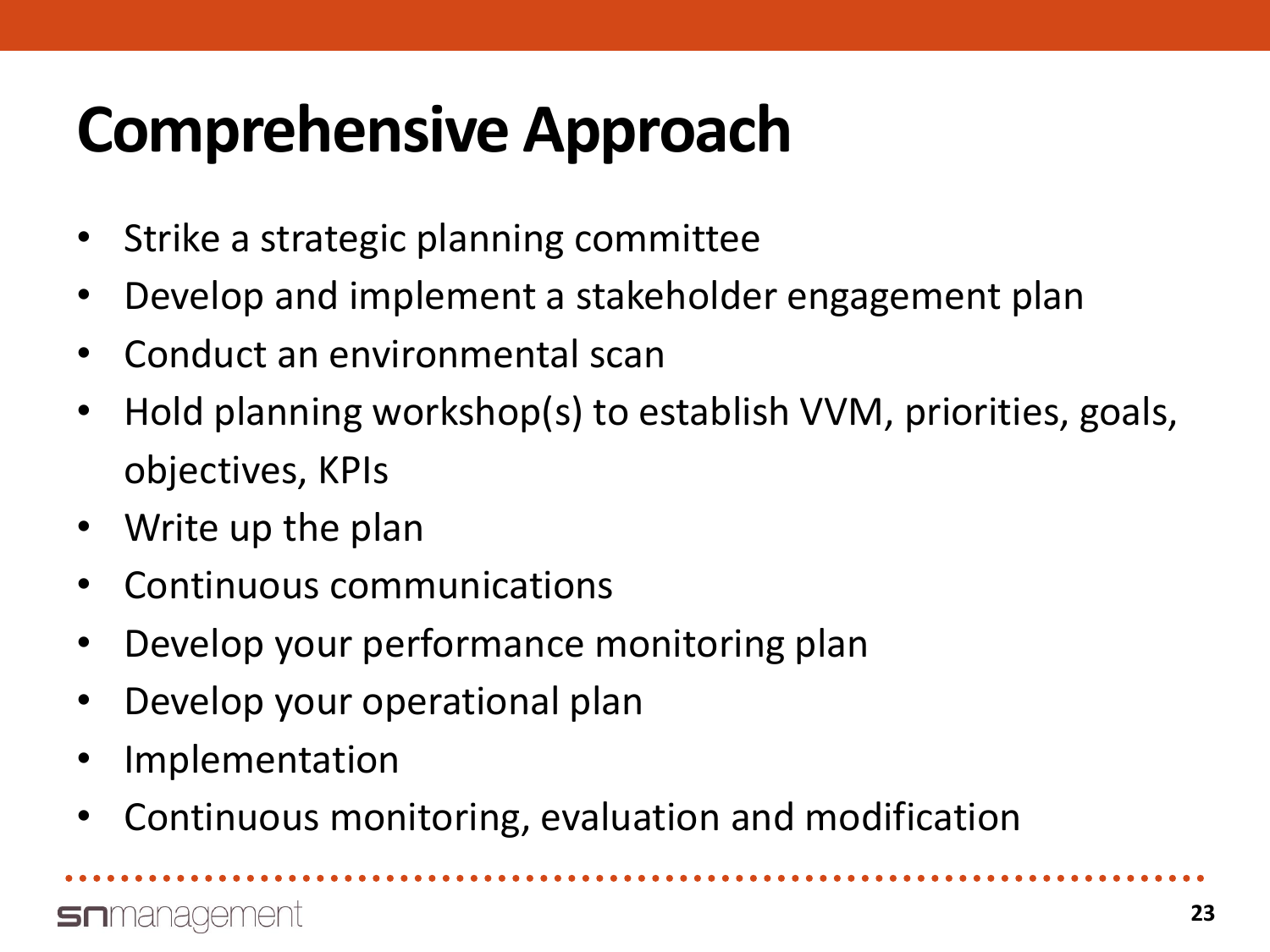### **Strategic Planning Project Set-Up**

- Scope of the plan New plan? Refresh of the previous plan?
- Planning horizon 3 years? 5 years?
- Work Plan Start and end date, budget
- Who will be involved and what will be their work effort Internal resources and/or external experts?
- Consultation Stakeholder engagement goals and targets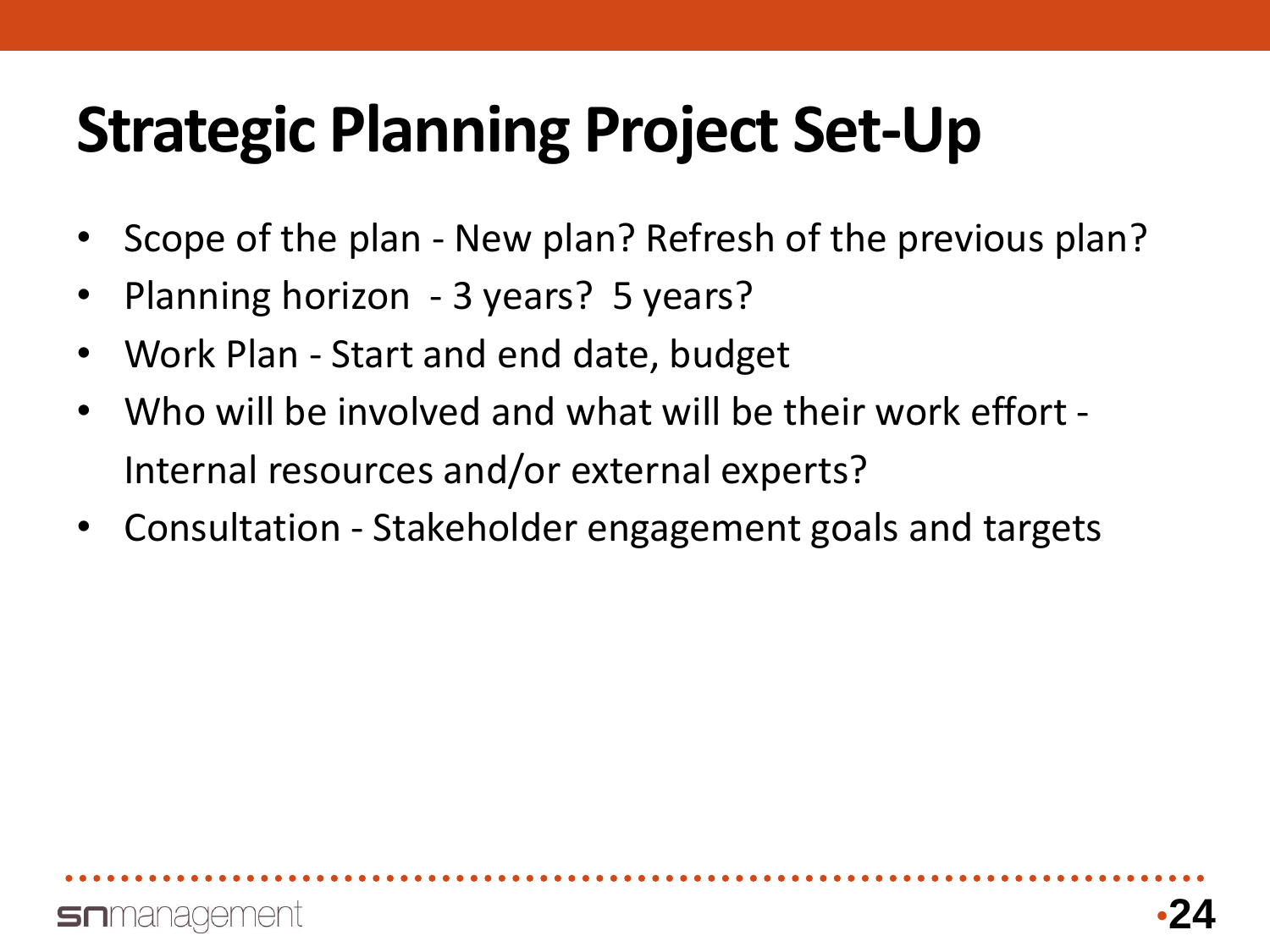#### **Purpose**

- To describe the strategic environment
- To generate creative and divergent ideas
- To begin to develop a shared understanding about the environment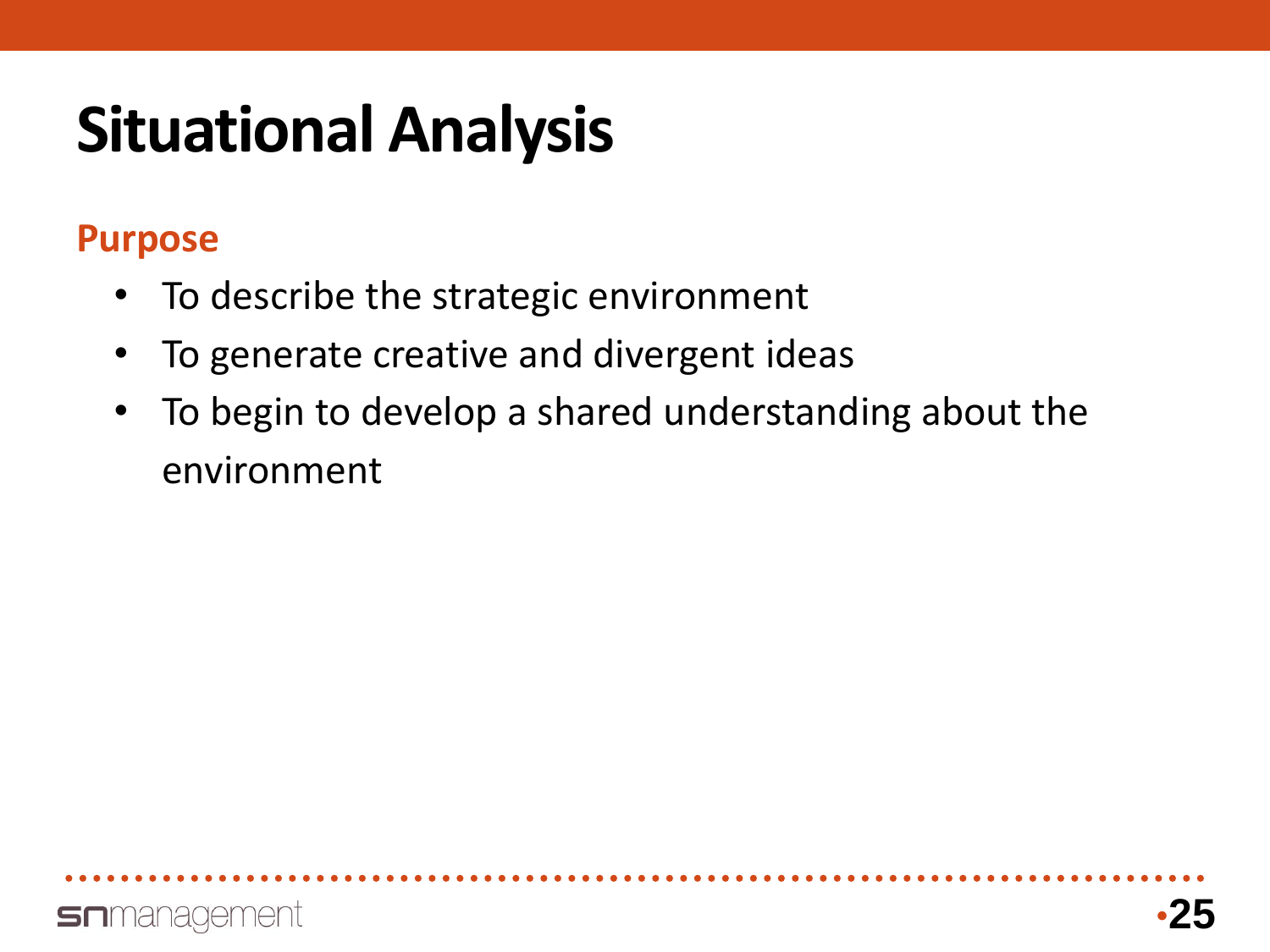#### **SWOT Analysis**

- Internal
	- Strengths
	- Weaknesses
- External
	- Opportunities
	- Threats

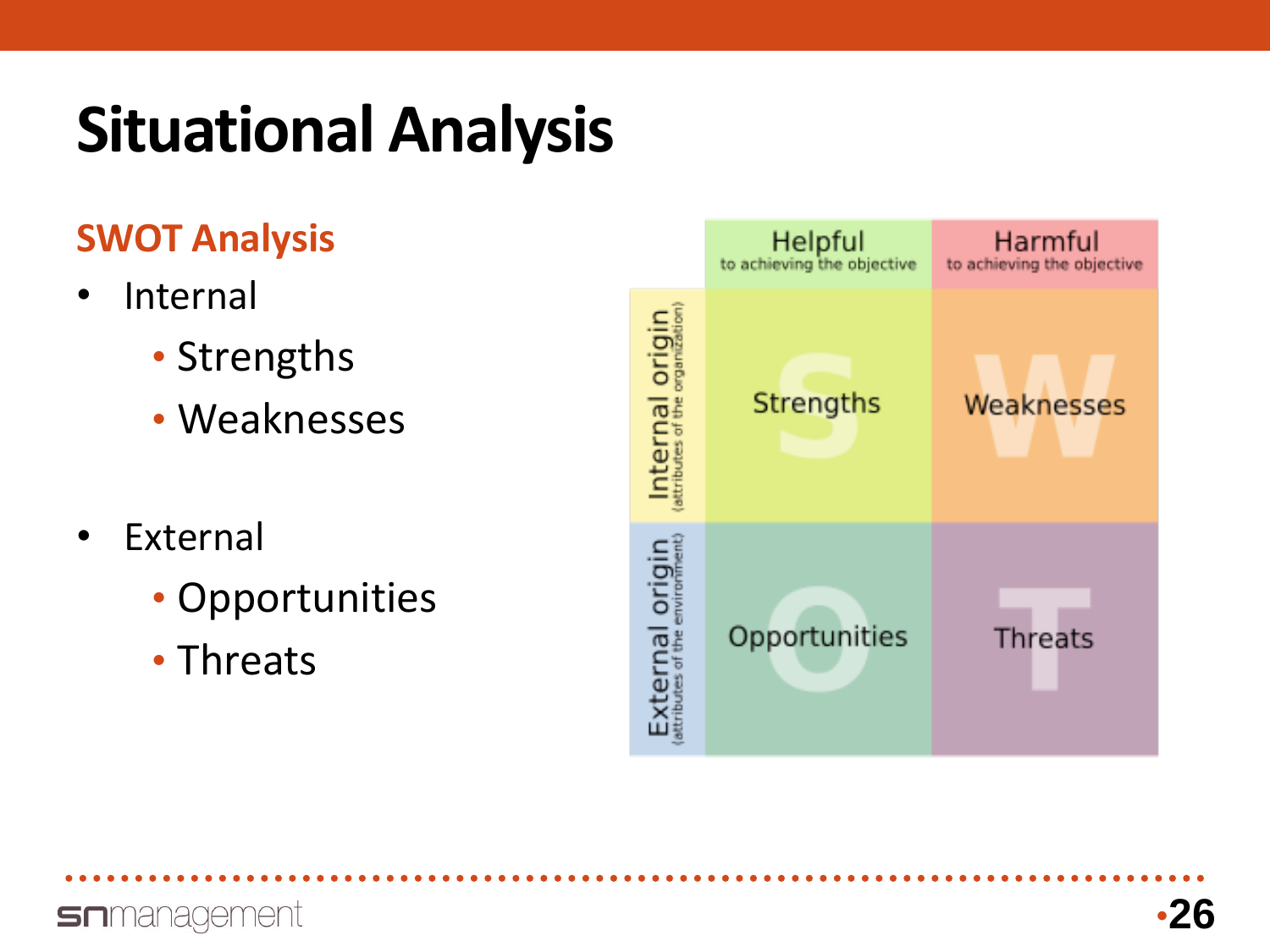#### **SOAR Analysis**

**sn**management

- An appreciate inquiry approach for
	- Current strengths and  $\epsilon$
	- A vision for the future
	- Enhancing what it is do strengths
	- Planning for action and

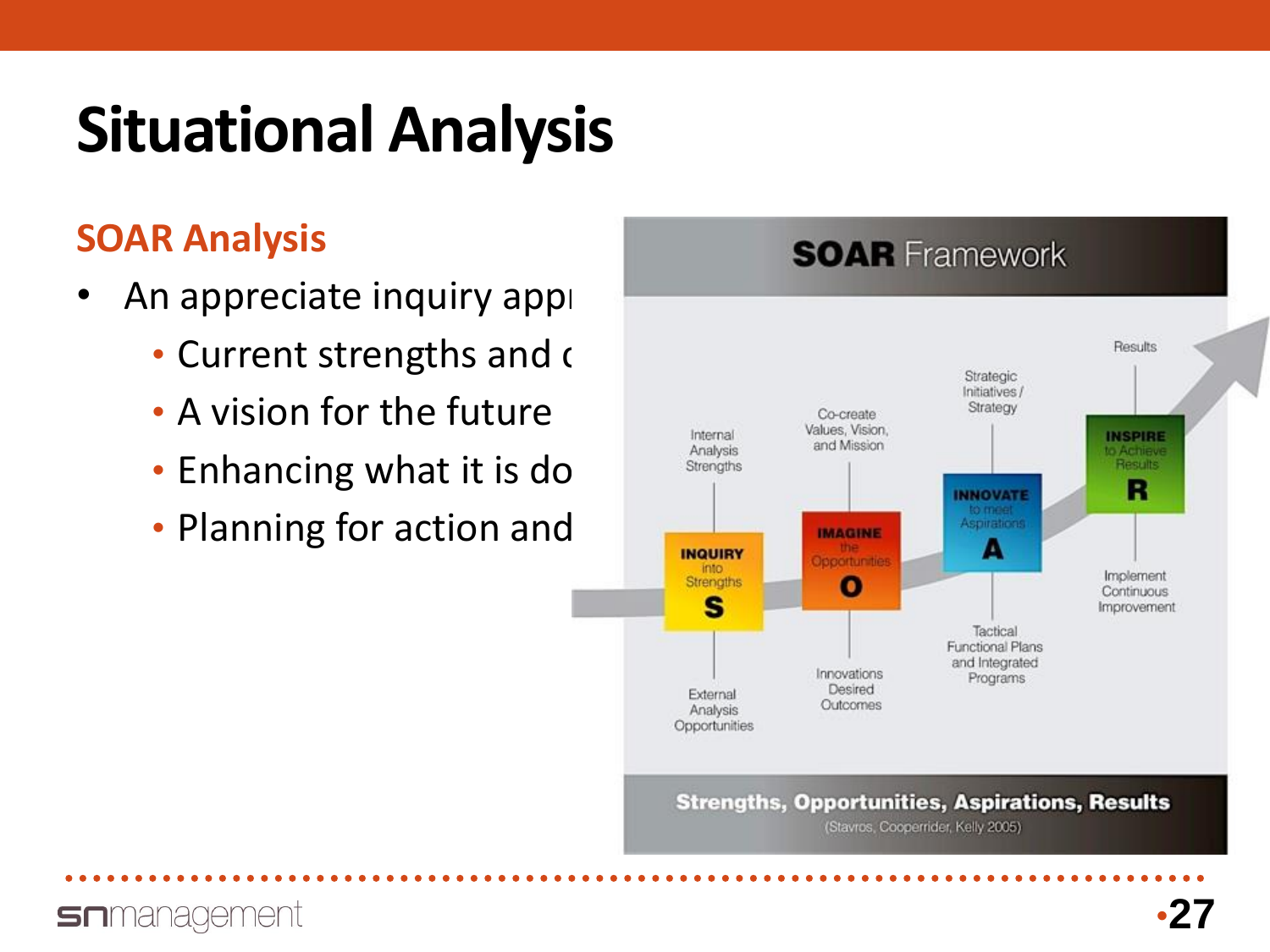#### **PEEST Analysis**

**sn**management

- External factors
	- Political
	- Economic
	- Environmental
	- Socio-cultural
	- Technological

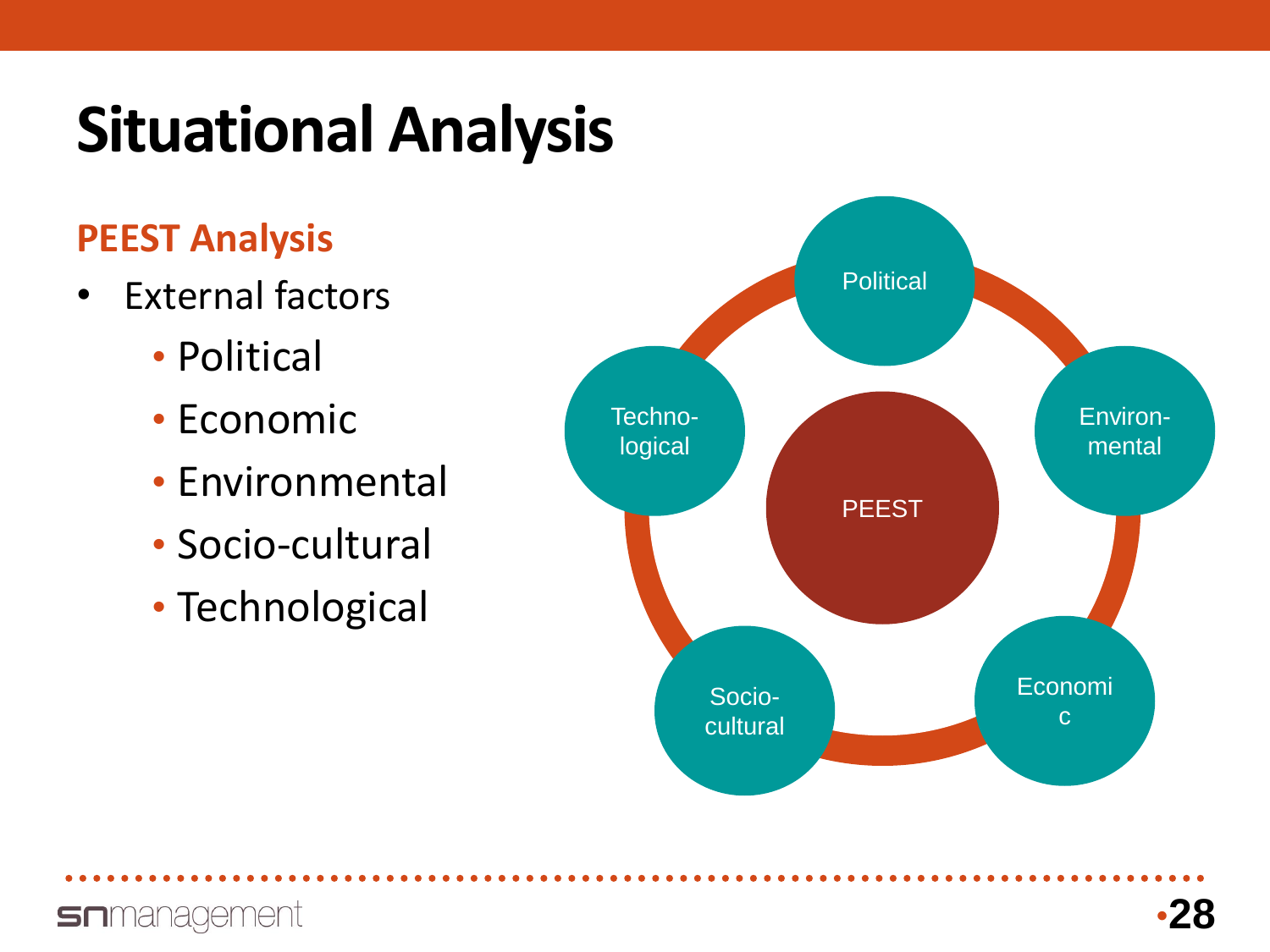#### **Presenting Your Findings**

- Be clear, concise
- Present different stakeholder perspectives
- Identify areas of convergence and divergence
- Highlight key issues and questions
- Value add critical analysis and "wicked questions"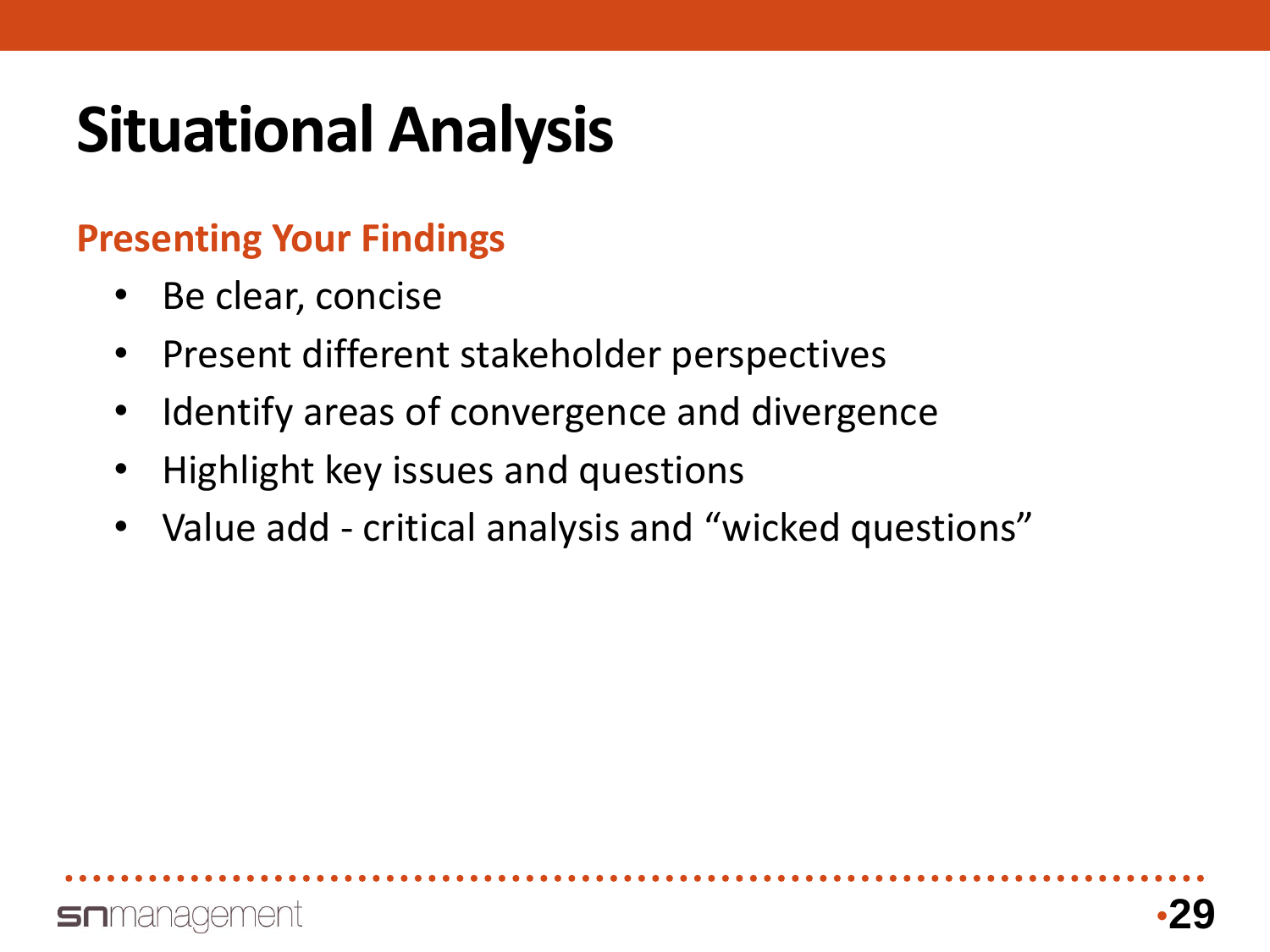- Some non-profits struggle to differentiate between a mission and a vision statement.
- Both mission and vision statements capture the essence of your organization's beliefs and values
- Start with values, then vision, followed by mission and then proceed with strategic planning.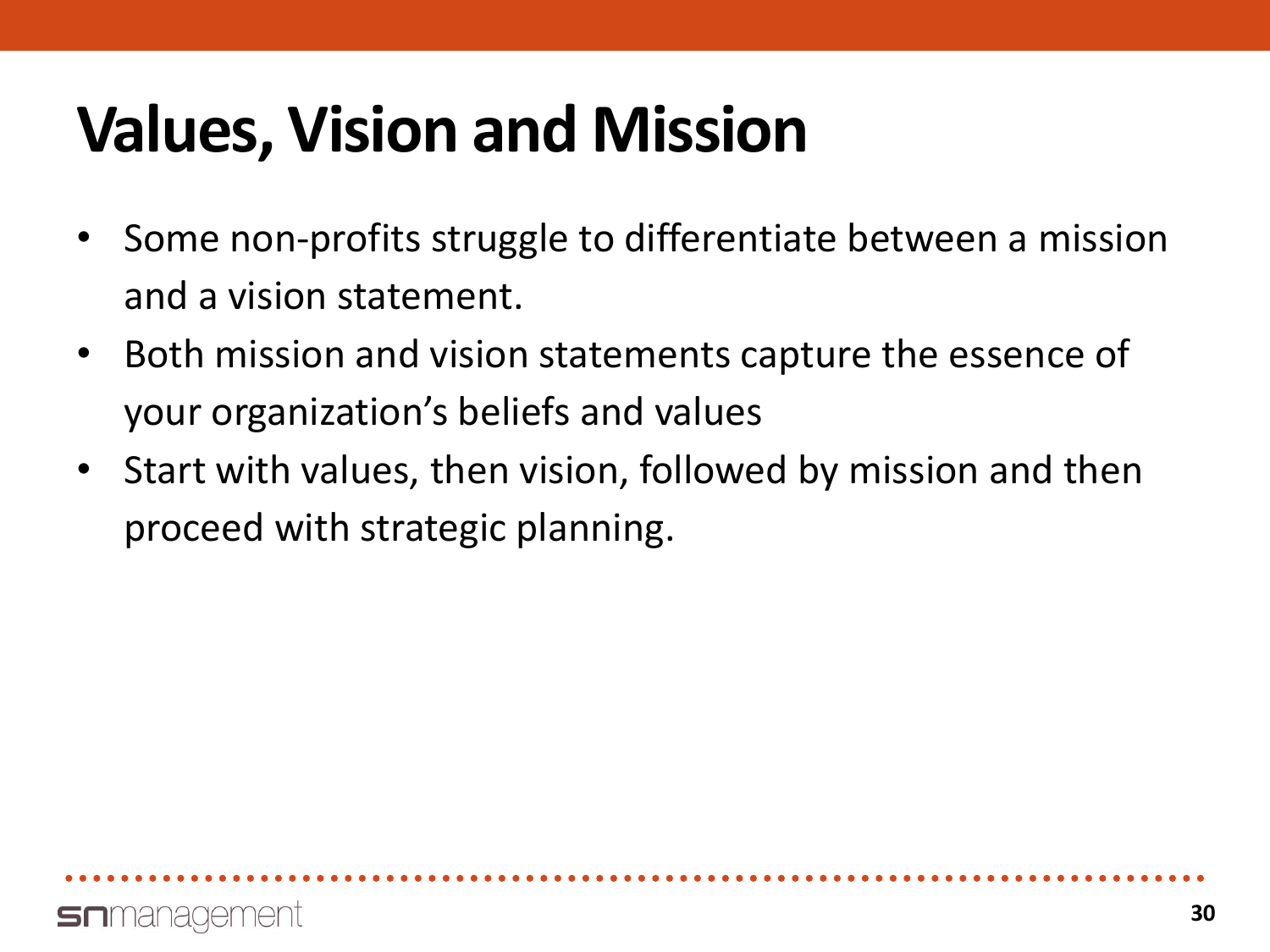#### **Values**

- Guiding principles which apply across the organisation and underpin how its work is carried out.
- Enduring and basic beliefs about what really matters, which guide how things should be done.
- Consider what values are most important to:
	- How your organisation operates?
	- How your organisation is perceived externally
	- How staff and volunteers carry out your services and activities?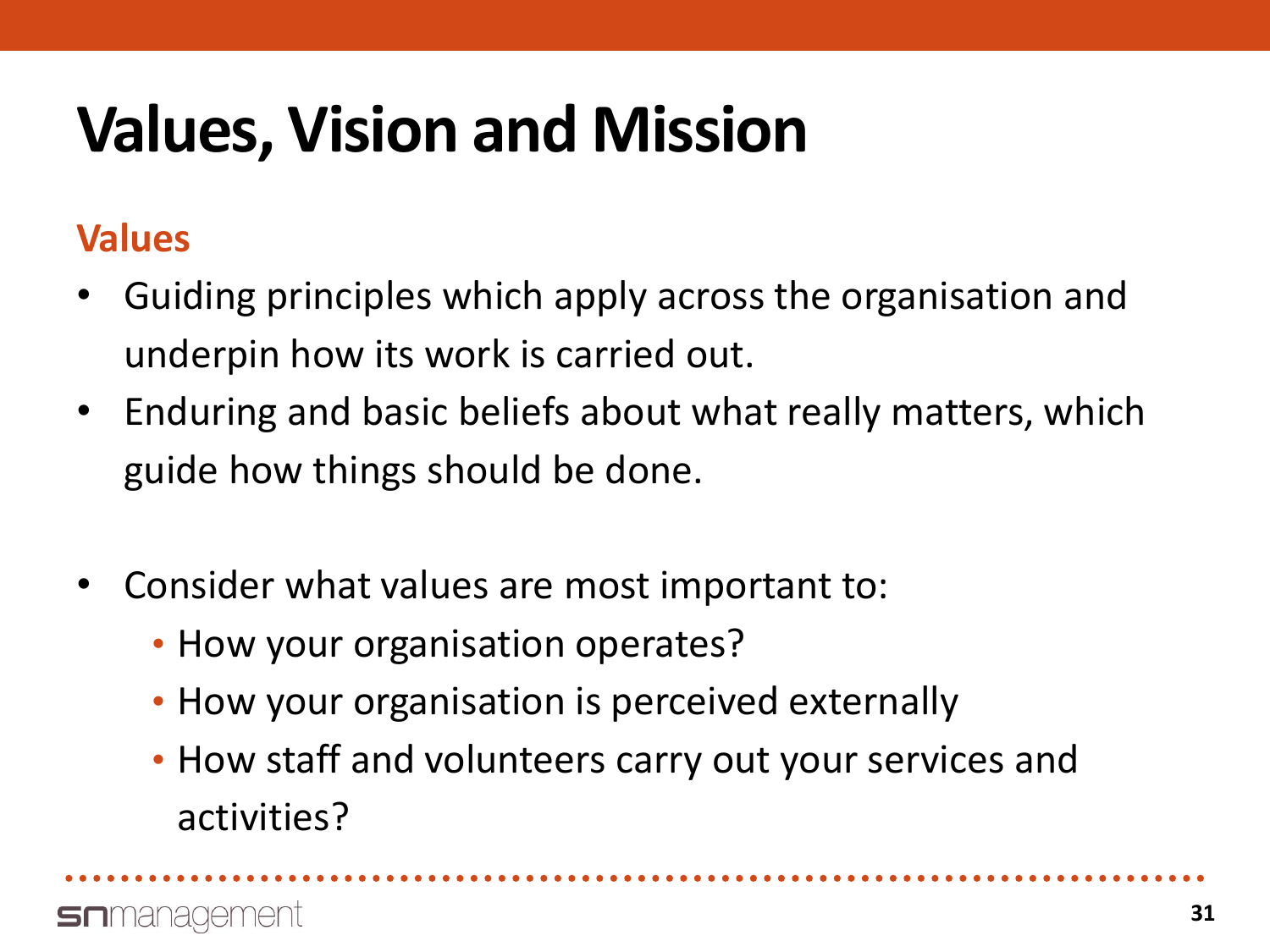#### **Vision Statement**

- Explains the overall goal of your organization looking into the future.
- A view of how the world should be as a result of your work.
- Should be short, inspiring, memorable, and able to remain unchanged for many years.

#### **Example**

"A world where everyone has a decent place to live" Habitat for Humanity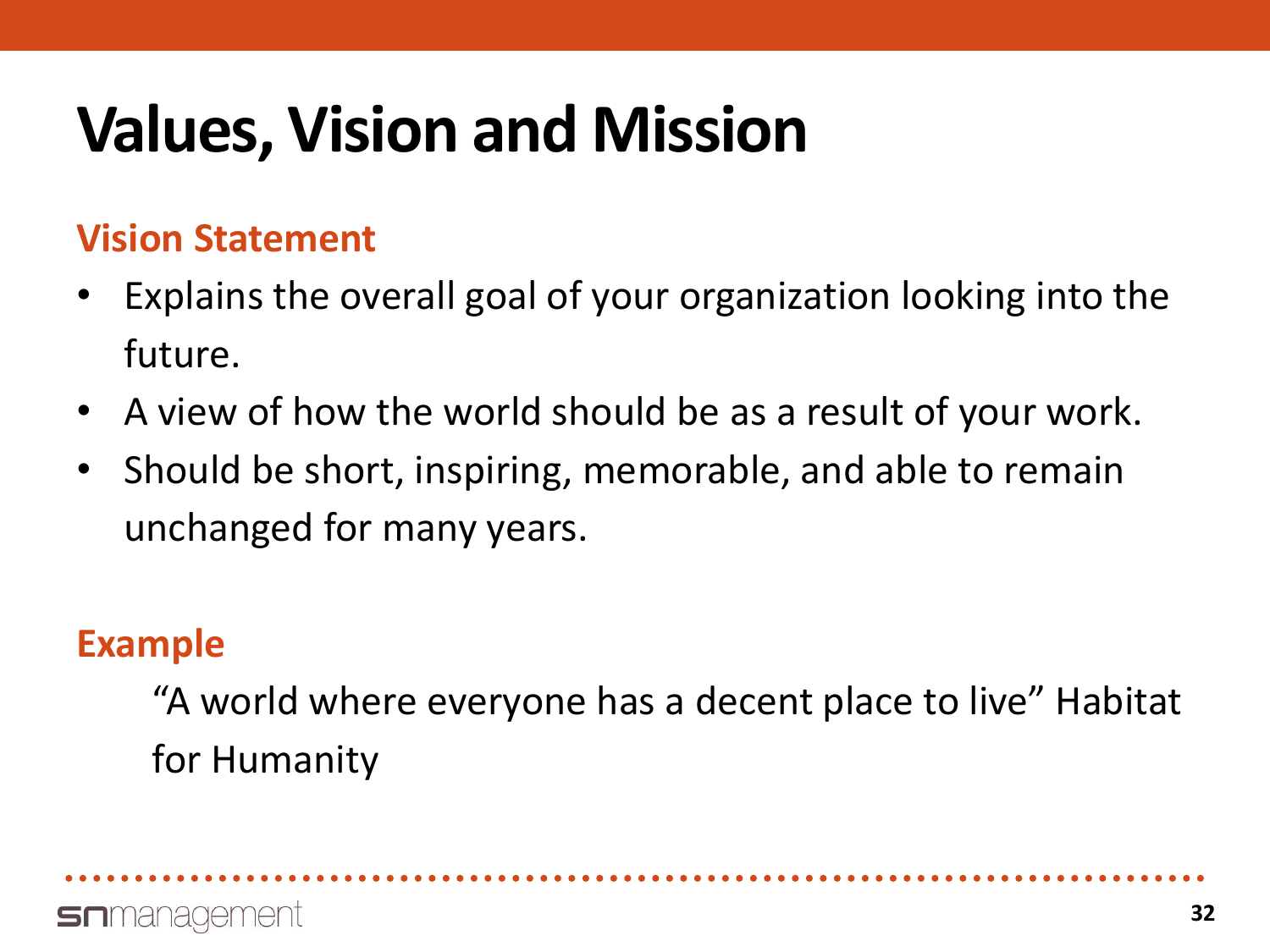#### **Mission Statement**

- Outlines the present plan to realize the vision. Describes your fundamental, unique purpose. Communicates your value>
- Succinctly describes:
	- Why your non-profit exists
	- Whom it serves
	- How it serves them

#### **Example:**

"Water.org empowers families with access to safe water and sanitation through affordable financing"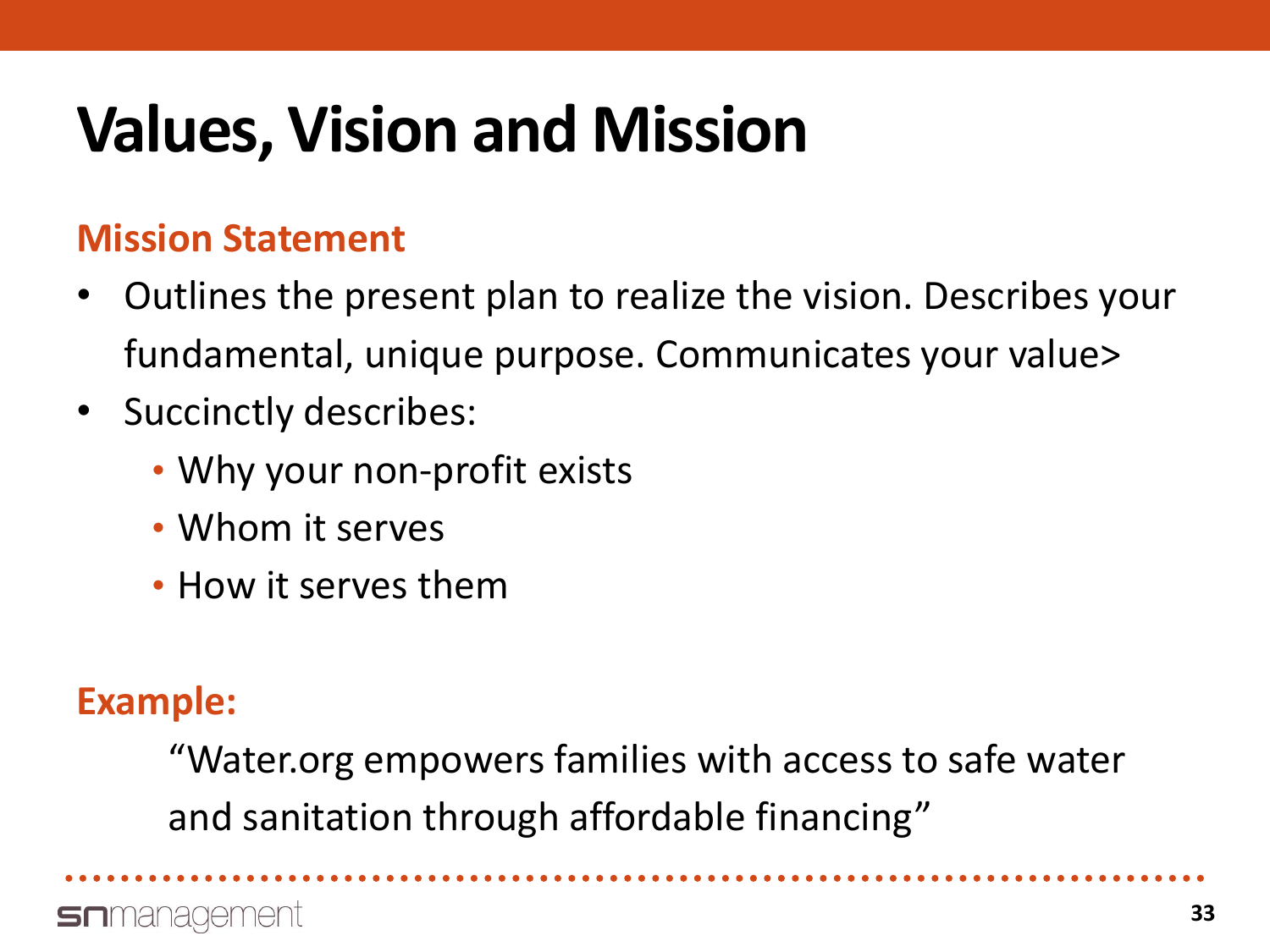## **Establishing Priorities**

#### **Drawing on a Theory of Change model:**

- A = Starting point
	- Where the organization is at today
- $B =$  Destination
	- What changes will be achieved by then end of the strategic plan:
		- For your clients/community
		- For your organization
		- For the broader system which you seek to influence

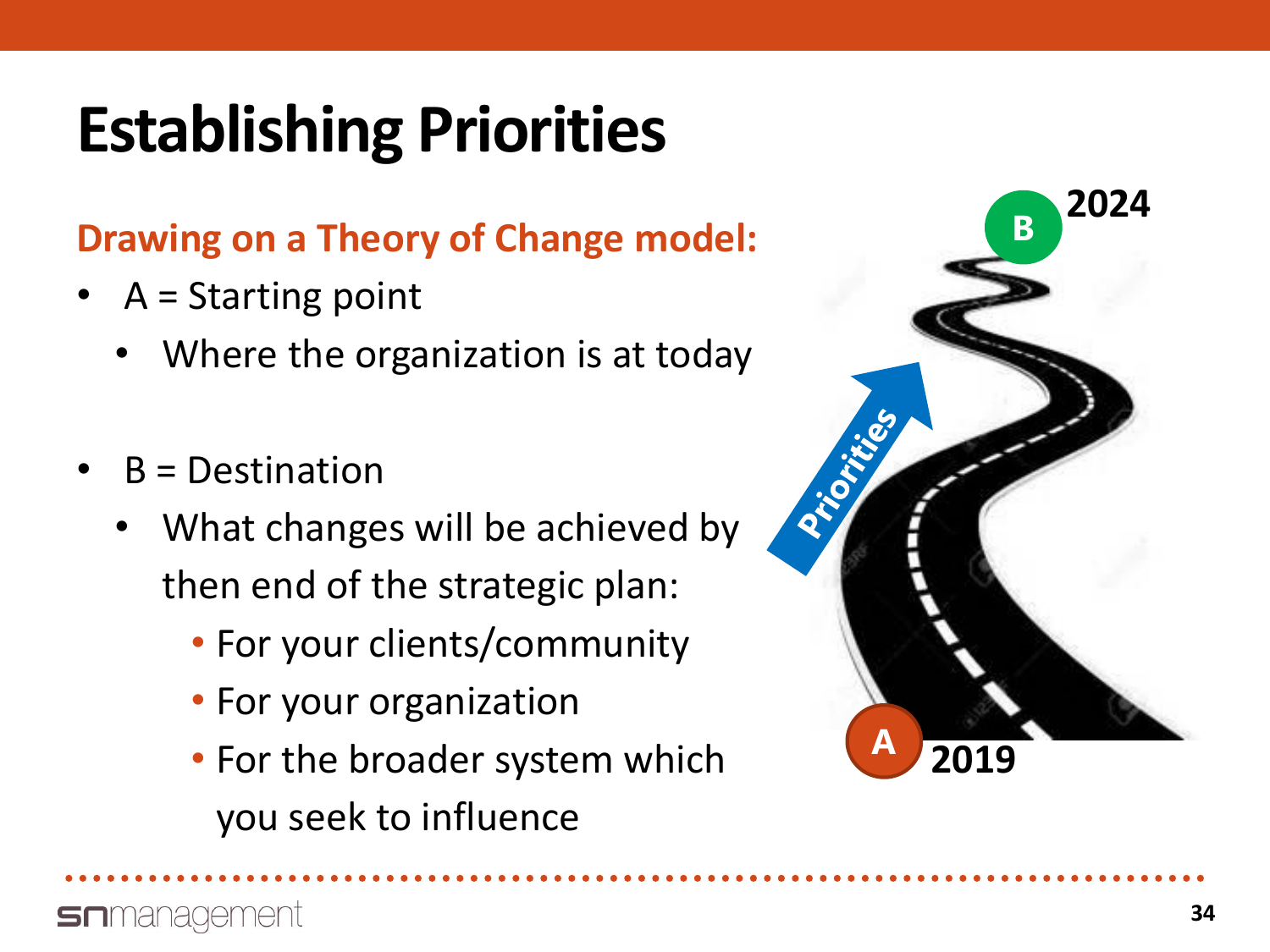### **Developing Goals and Objectives**

**For your strategic priorities** 

- Goals
	- What will be achieved by the end of the strategic planning cycle and why?
- SMART Objectives
	- What specific actions do you need to complete to achieve the goal?
	- What is the timing for the action?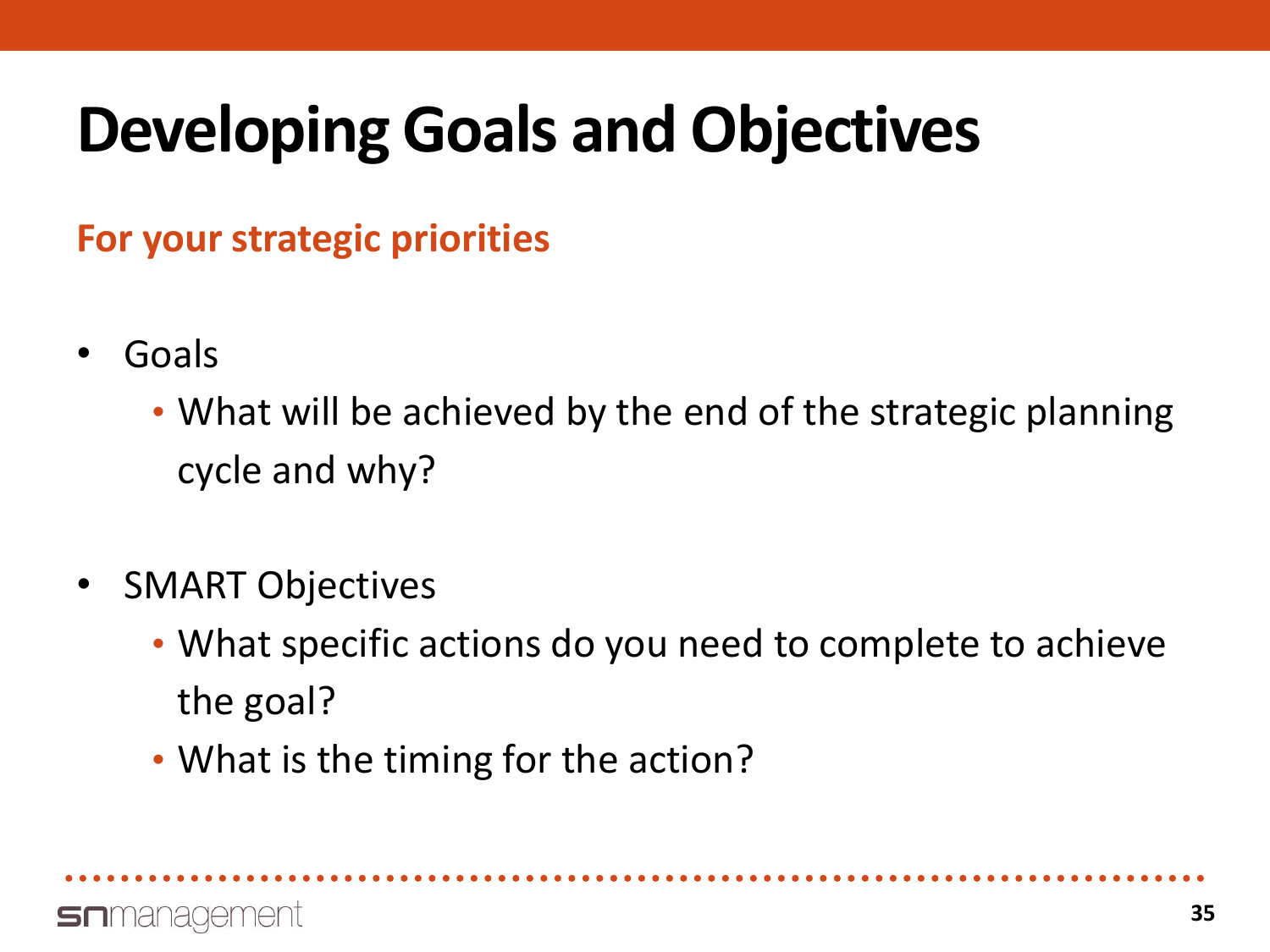#### **Goals and Objectives**

#### **GOALS**

- **1-3 per strategic area**
- Measurable achievement at the end of 3 - 5 years
- **Goals typically begin with words** like:
	- **Explored/Examined**
	- **Established/Developed/** Created
	- Increased/Enhanced/ Improved
	- Decreased/Reduced

#### **OBJECTIVES**

- 1-3 per strategic goal
- Specific actions How will you achieve the goal by a certain date
- SMART
	- Specific
	- Measurable
	- Attainable
	- Relevant
	- Time bound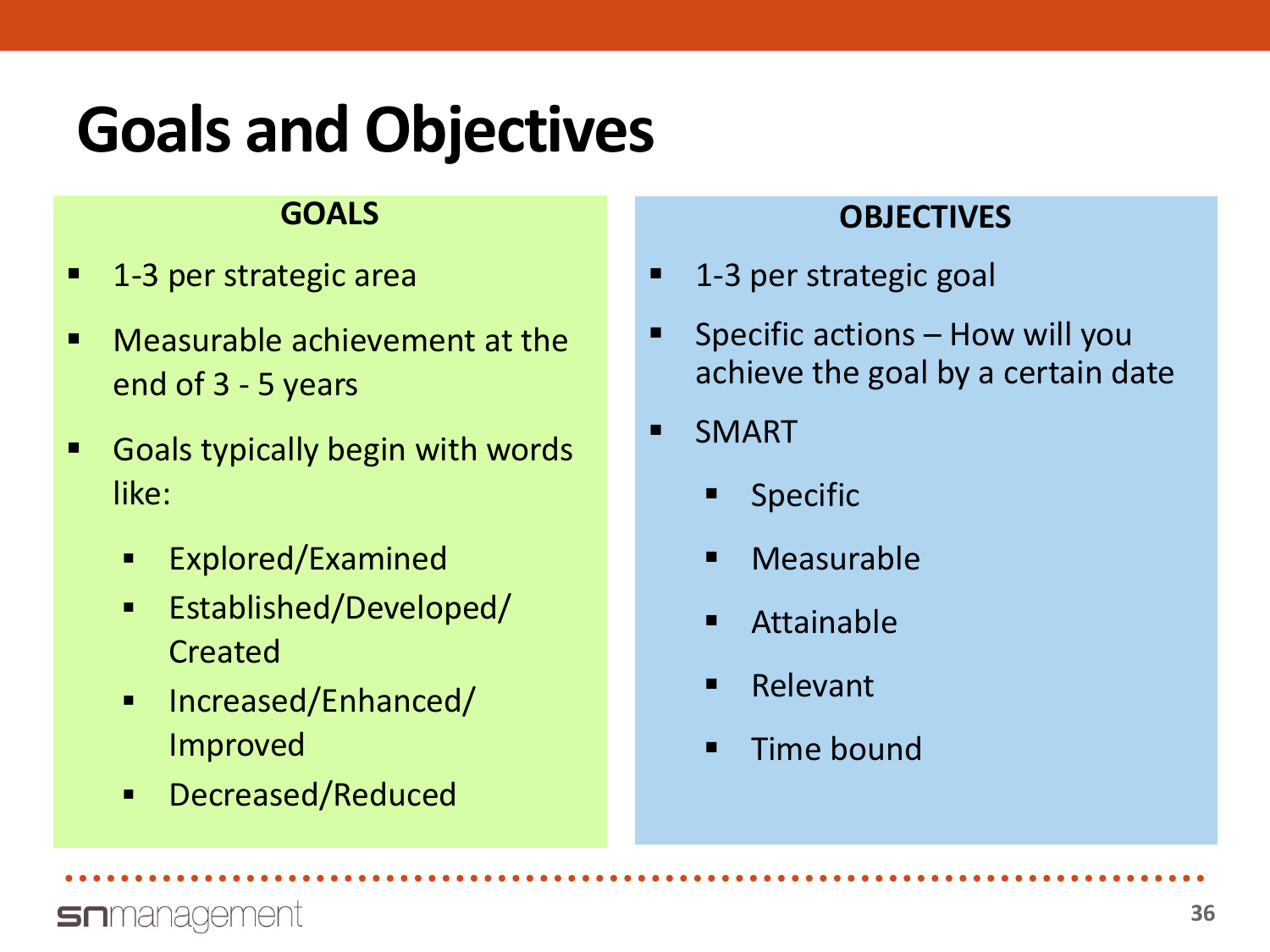### **Developing KPIs**

**For your strategic priorities** 

- Outcomes and Key Performance Indicators
	- How will you know you have achieved the goal? What will have changed or resulted from your efforts?
	- What are the indicators you will use to measure the outcomes for each year of your plan?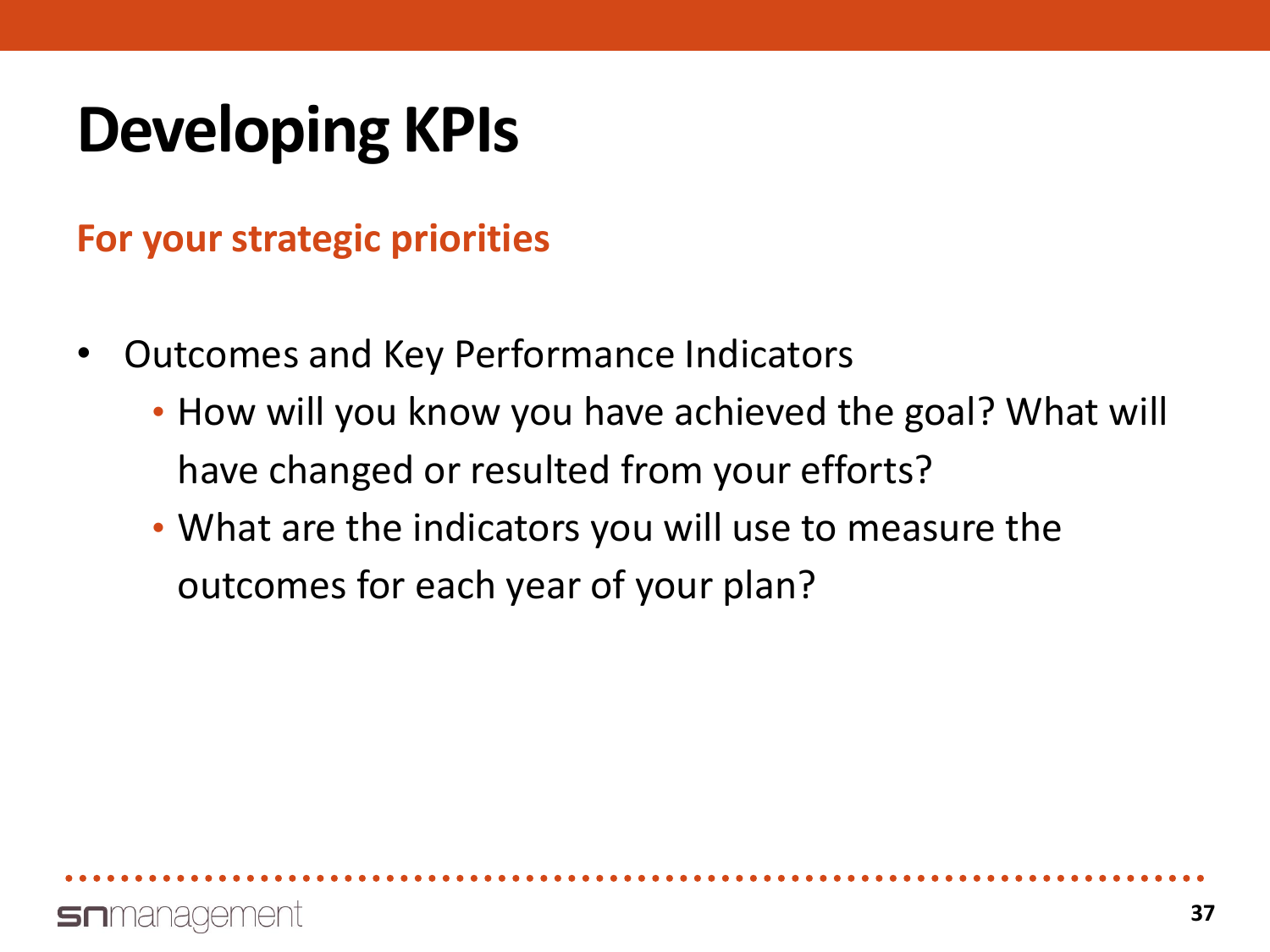#### **Putting It All Together**

**sn**management

| <b>Strategic Priority</b>                                          | <b>Goal Statements</b>                                                                                                                                  |
|--------------------------------------------------------------------|---------------------------------------------------------------------------------------------------------------------------------------------------------|
| <b>Integrated Mental</b><br><b>Health and</b><br><b>Addictions</b> | We will improve access to and strengthen the delivery of coordinated, evidence<br>informed and community based mental health and addictions programming |
| <b>Community and</b><br><b>Health System</b><br><b>Connections</b> | We will improve service systems, care connections and health outcomes for<br>populations with high/complex needs                                        |
| <b>Organizational</b><br><b>Health and</b><br><b>Wellbeing</b>     | We will provide a workplace that fosters exceptional performance                                                                                        |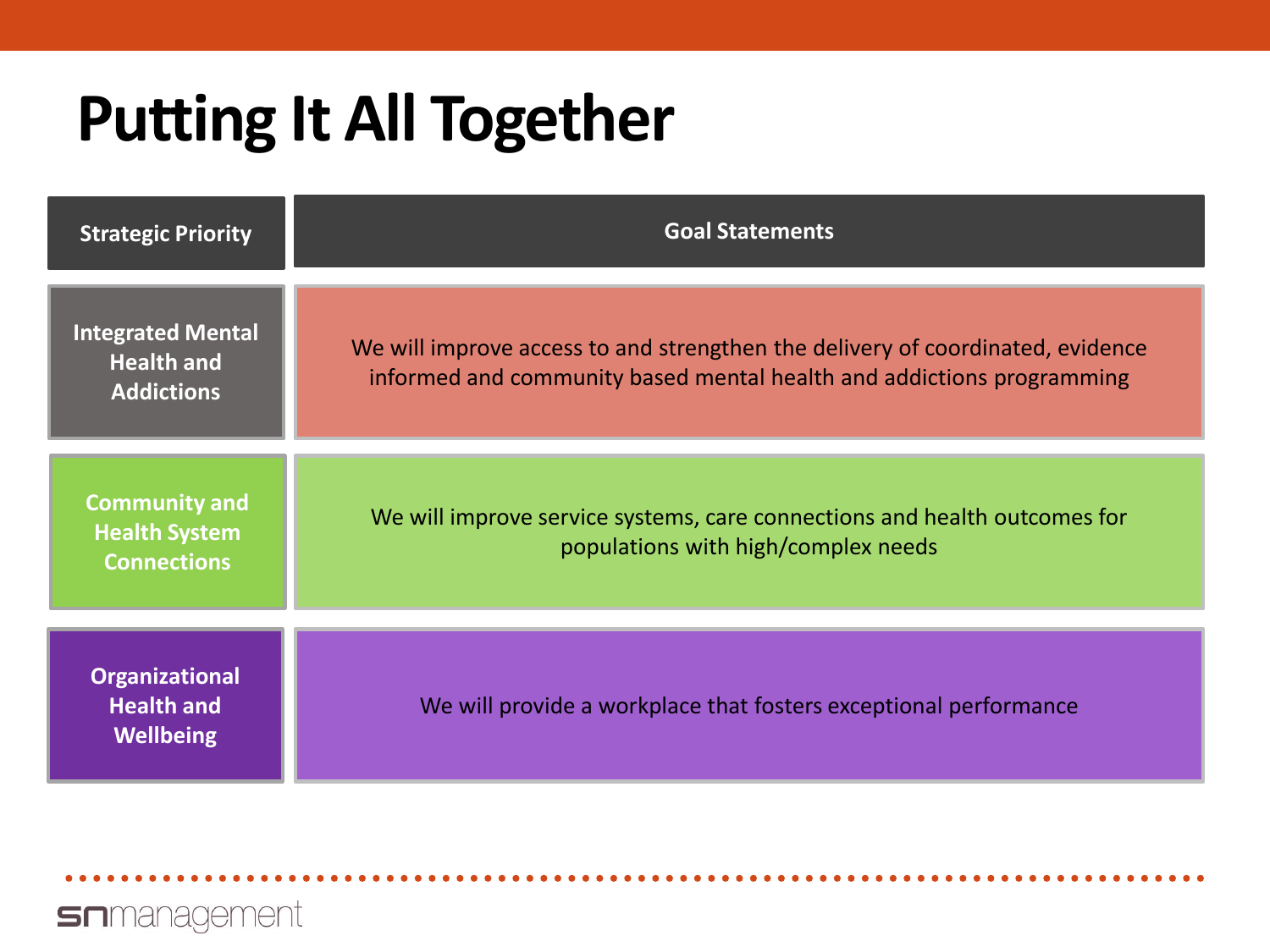### **Putting It All Together**

| <b>3 Year Outcomes</b>                                                                                                                                                                            | Improved access to mental health and addiction services<br>$\bullet$<br>Improved mental health and well-being among clients<br>$\bullet$<br>Brand recognition and value<br>$\bullet$ |                                                                                                                                     |                                                                                                                              |  |  |
|---------------------------------------------------------------------------------------------------------------------------------------------------------------------------------------------------|--------------------------------------------------------------------------------------------------------------------------------------------------------------------------------------|-------------------------------------------------------------------------------------------------------------------------------------|------------------------------------------------------------------------------------------------------------------------------|--|--|
| <b>Strategic Priority #1</b>                                                                                                                                                                      | <b>Goal Statement</b>                                                                                                                                                                |                                                                                                                                     |                                                                                                                              |  |  |
| Integrated Mental Health and<br><b>Addictions Services</b>                                                                                                                                        | We will improve access to and strengthen the delivery of coordinated, evidence<br>informed and community based mental health and addictions programming                              |                                                                                                                                     |                                                                                                                              |  |  |
| <b>Strategic Objectives</b>                                                                                                                                                                       |                                                                                                                                                                                      |                                                                                                                                     |                                                                                                                              |  |  |
| Expand the scope of mental health<br>and addictions programming                                                                                                                                   |                                                                                                                                                                                      | Enhance our capacity to address the<br>mental health and addictions needs<br>of the diverse populations and<br>communities we serve | Strengthen our role in the mental<br>health and addictions service<br>system by addressing key system<br>gaps and priorities |  |  |
| <b>Key Performance Indicators</b>                                                                                                                                                                 |                                                                                                                                                                                      |                                                                                                                                     |                                                                                                                              |  |  |
| % of staff educated on mental<br>health and addictions support<br>% of clients satisfied with<br>$\bullet$<br>mental health and addictions<br>support (client engagement<br>survey-baseline year) |                                                                                                                                                                                      | XX                                                                                                                                  | XX                                                                                                                           |  |  |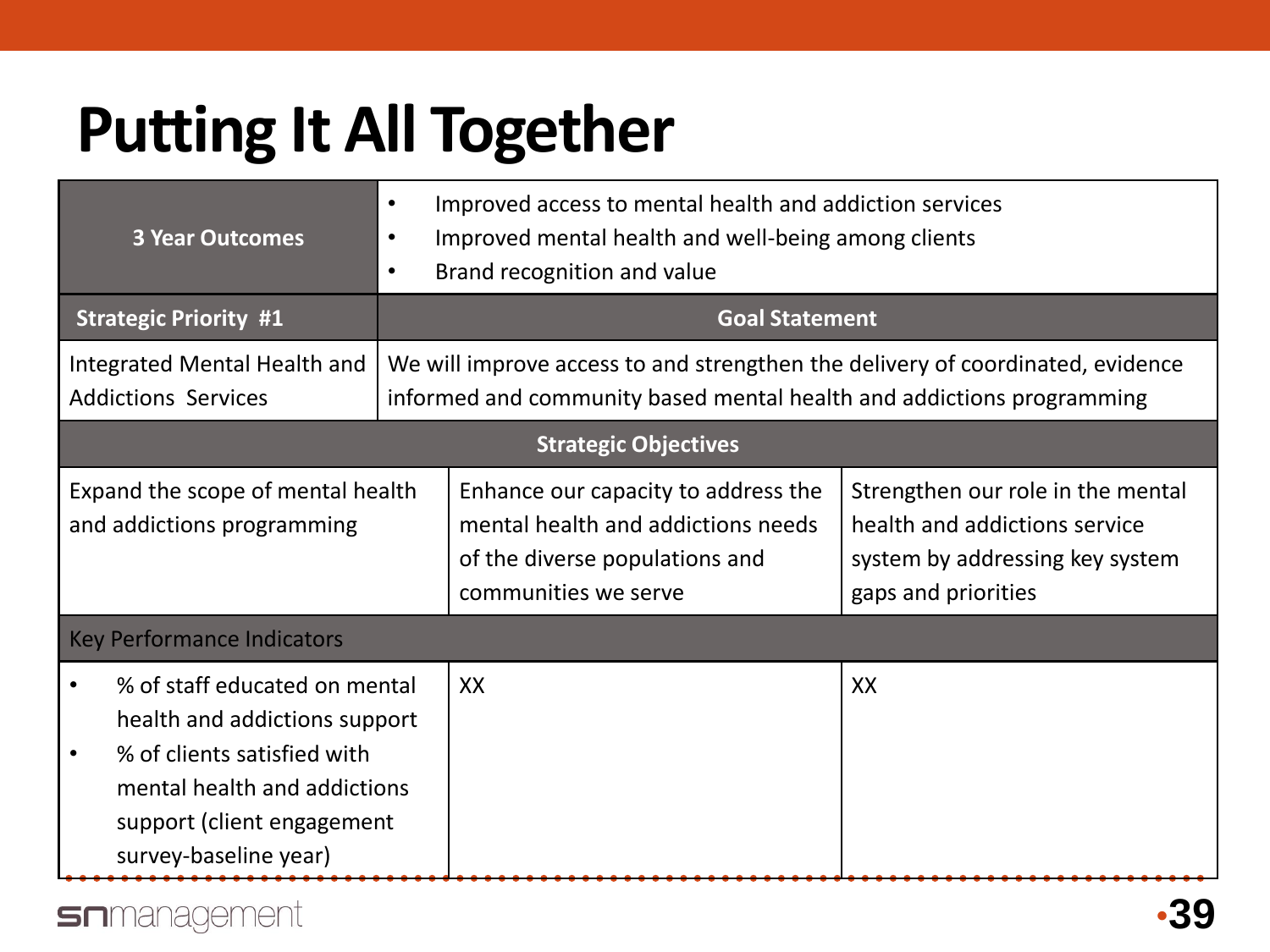### **Writing Up a Good Strategic Plan....**

- Focus on the why and the what....not the how
- Include a story of how the plan came together
- References relevant data
- Renews commitment to mission, vision, values
- Describes key goals and the impact/outcomes on key stakeholders
- Identifies 3-5 objectives and desired outcomes
- Provides performance targets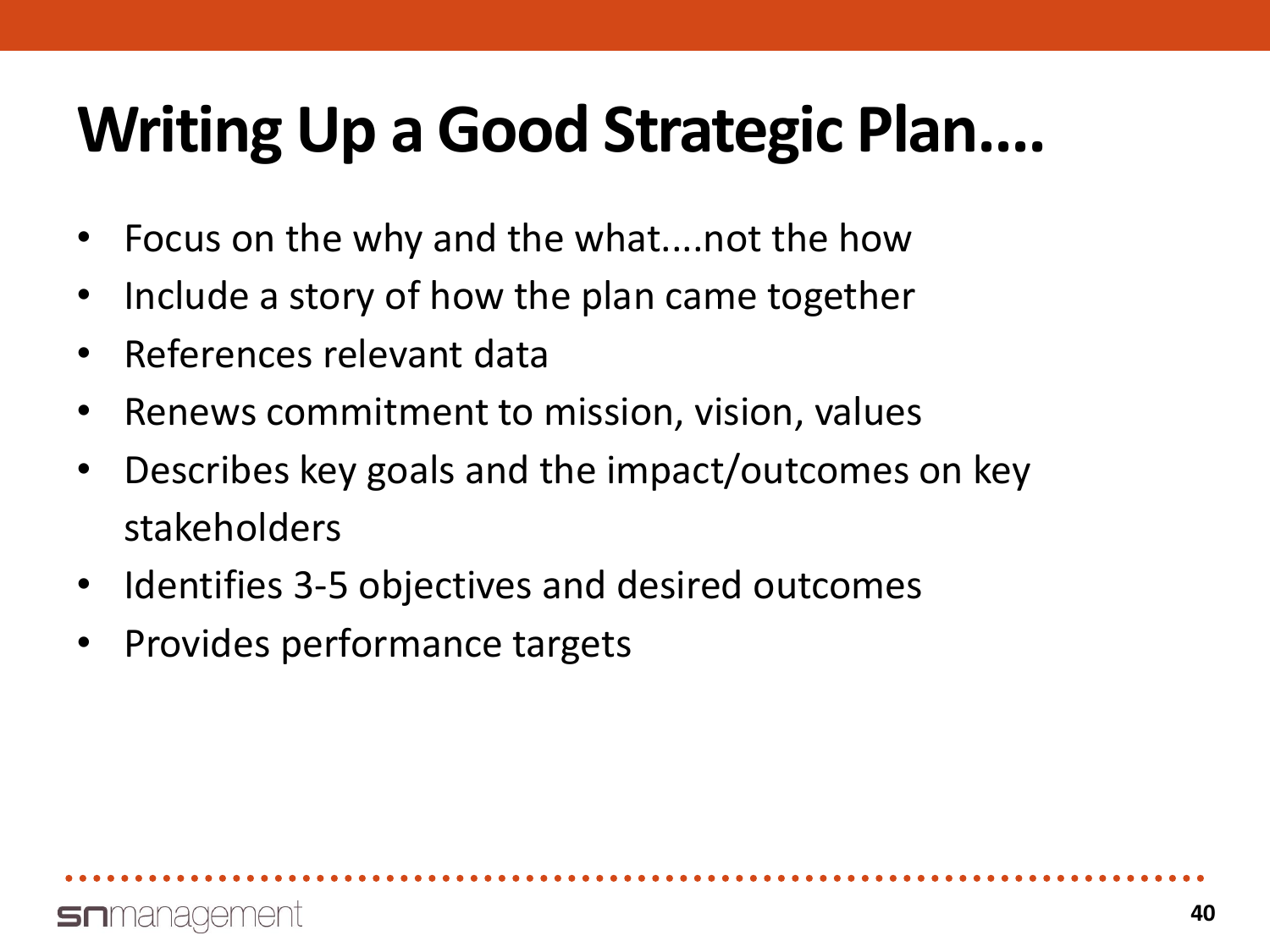# IMPLEMENTATION

Critical Success Factors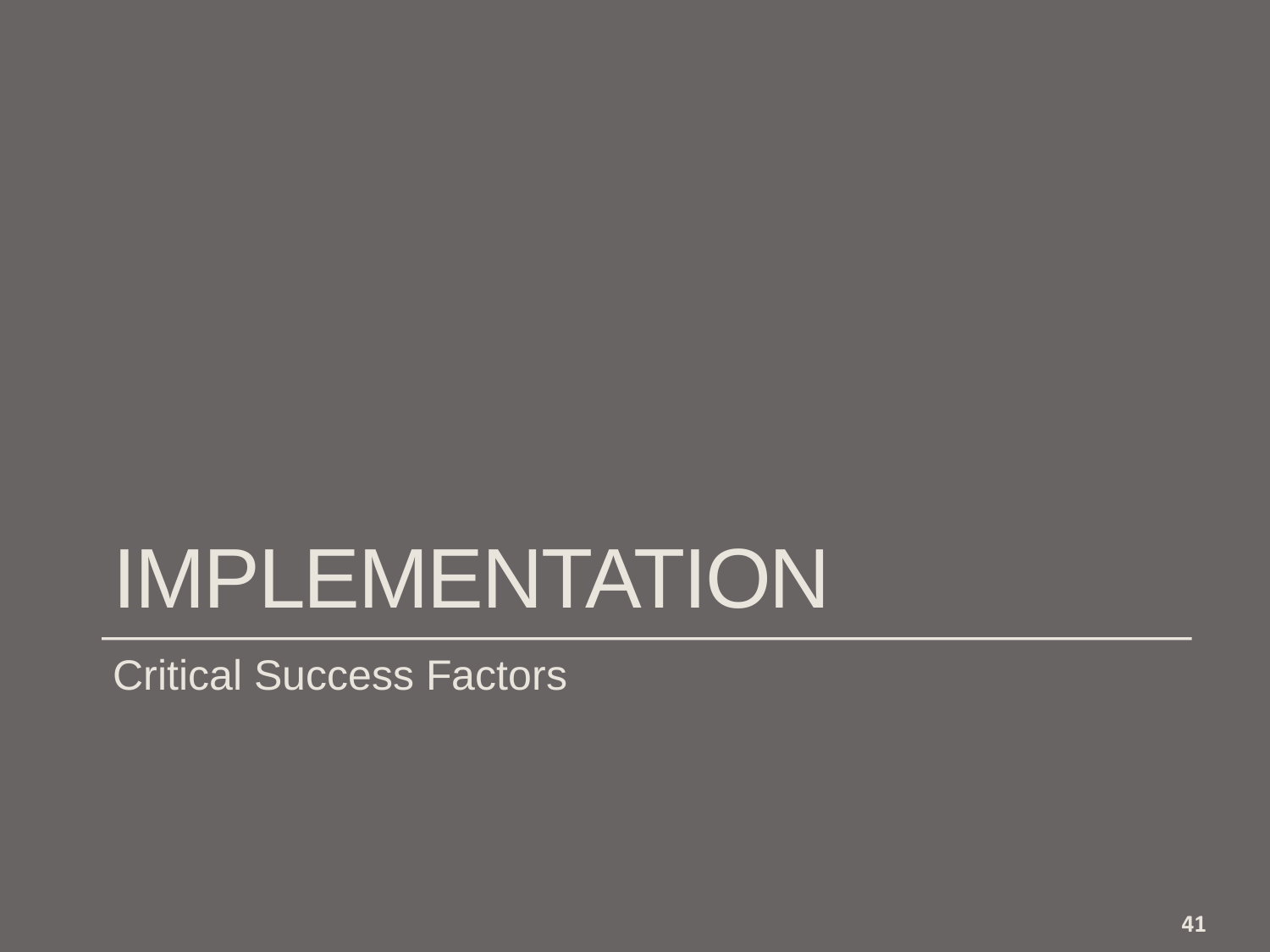### **Critical Success Factors**

#### **Manage the Change**

- Often organizations go through the planning process with excitement and vigor and lose energy as soon as the plan is developed.
- Leaders must recognize the need for change management discipline and implement it:
	- Constant Communication Keep the plan top of mind
	- Operational Planning Delegate responsibility
	- Monitoring and reporting Foster accountability and shared ownership
	- Celebration Maintains excitement and commitment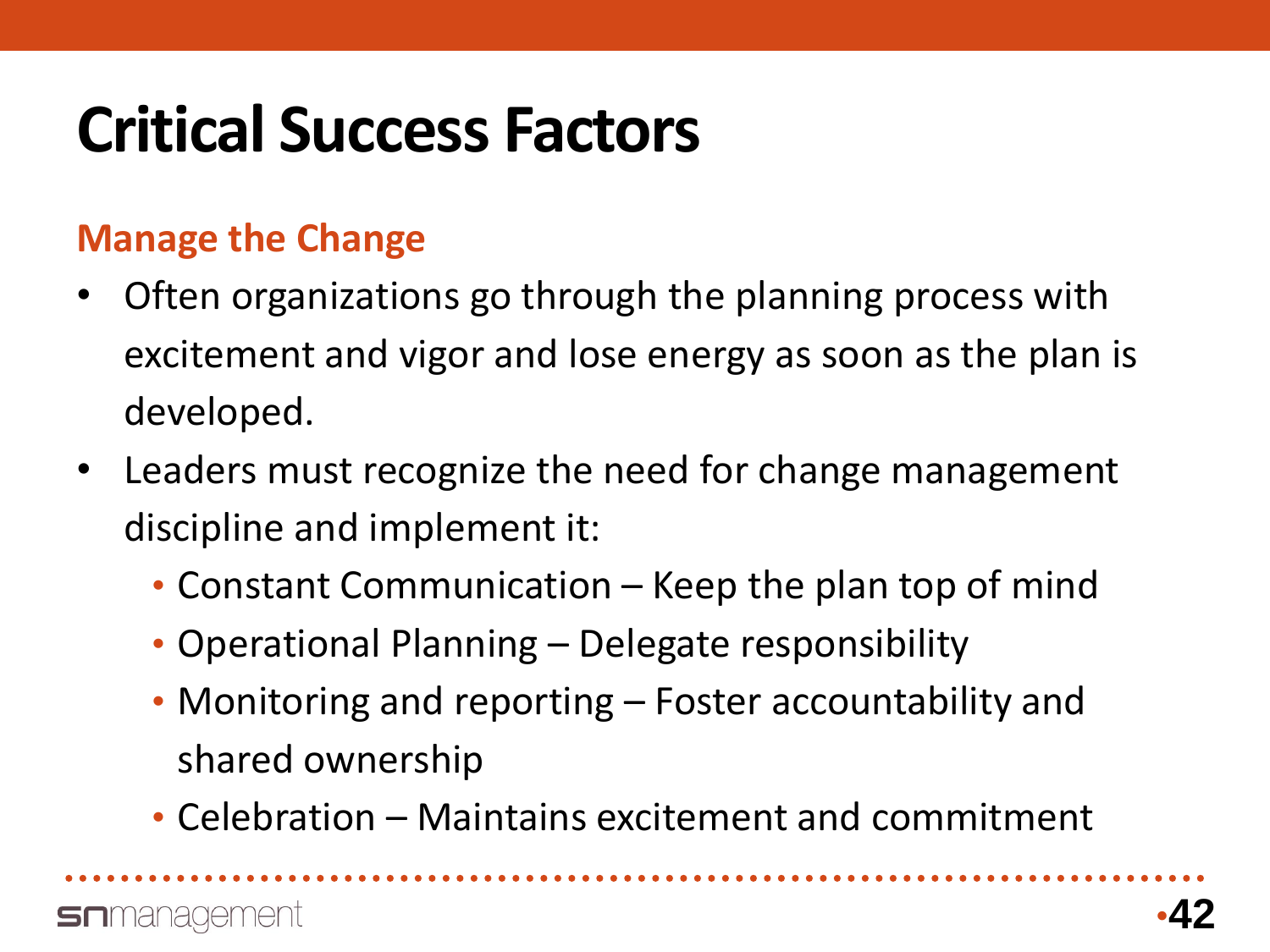#### **Operational Plan**

**Priority:** Student Access and Success

#### **Goal:**

Significantly reduce the achievement gap across specified student subgroups.

| <b>Objective</b> | <b>Activities</b> | <b>Key Tasks</b> | <b>Timeline</b> | <b>Lead</b> | <b>Resources</b> |
|------------------|-------------------|------------------|-----------------|-------------|------------------|
| Implement a      |                   |                  |                 |             |                  |
| mentorship       |                   |                  |                 |             |                  |
| program          |                   |                  |                 |             |                  |
| within 2 year    |                   |                  |                 |             |                  |
| serving at       |                   |                  |                 |             |                  |
| least 20 at risk |                   |                  |                 |             |                  |
| 'youth           |                   |                  |                 |             |                  |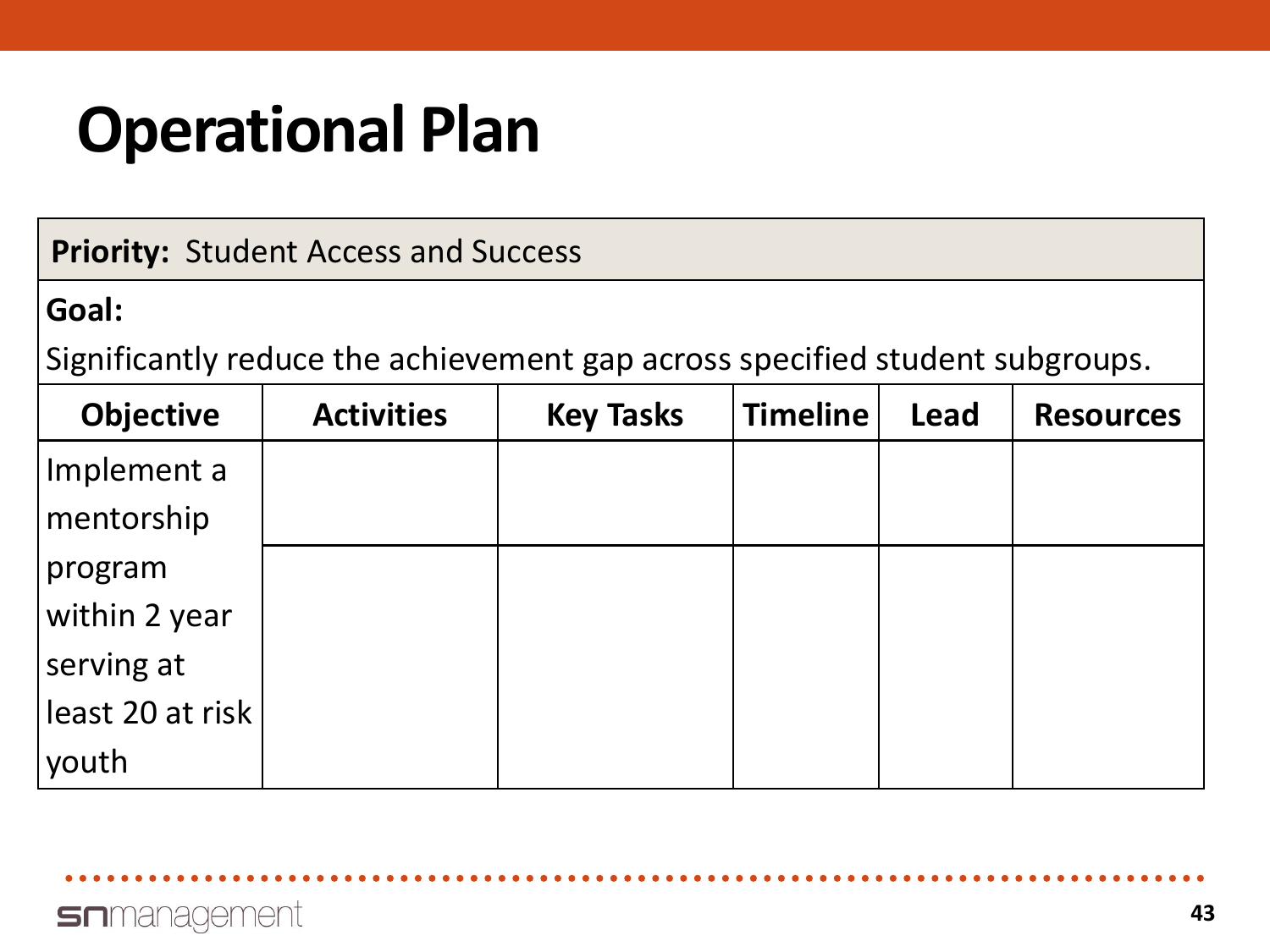### **Performance Monitoring Tool**

#### **Priority:** Student Access and Success

#### **Goal:**

Significantly reduce the achievement gap across specified student subgroups.

| <b>OBJECTIVE</b>                                                                              | <b>KPI</b>                                                                                          | <b>Annual Target</b><br>(process/<br>outcome) | Q1<br><b>Result</b> | Q <sub>2</sub><br><b>Result</b> | Q <sub>3</sub><br><b>Result</b> | Q4<br><b>Result</b> |
|-----------------------------------------------------------------------------------------------|-----------------------------------------------------------------------------------------------------|-----------------------------------------------|---------------------|---------------------------------|---------------------------------|---------------------|
| Implement a<br>mentorship<br>program within<br>2 year serving<br>at least 20 at<br>risk youth | # of youth<br>from specified<br>sub-groups<br>with improved<br>academic<br>results after 5<br>years |                                               |                     |                                 |                                 |                     |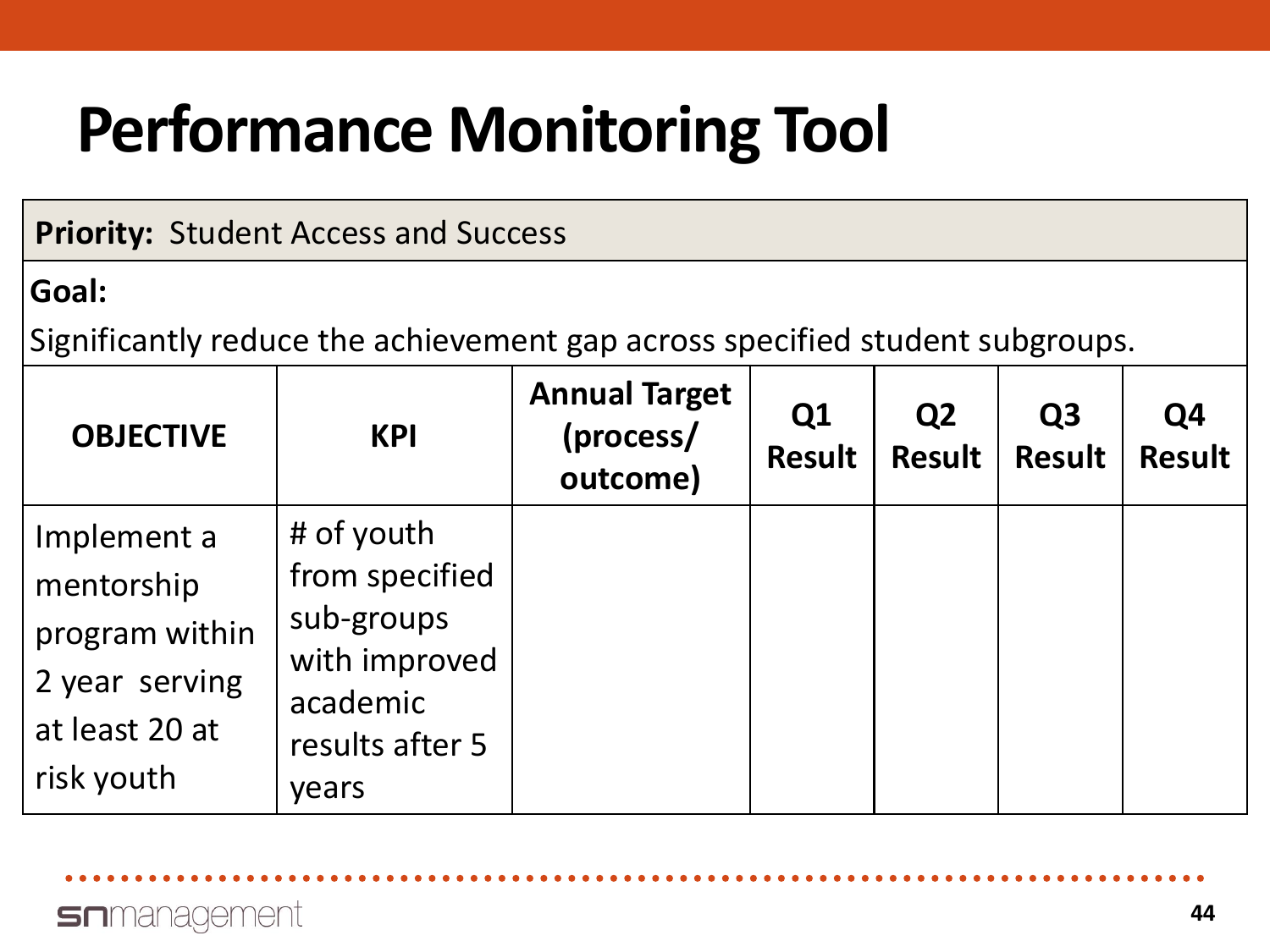# RESOURCES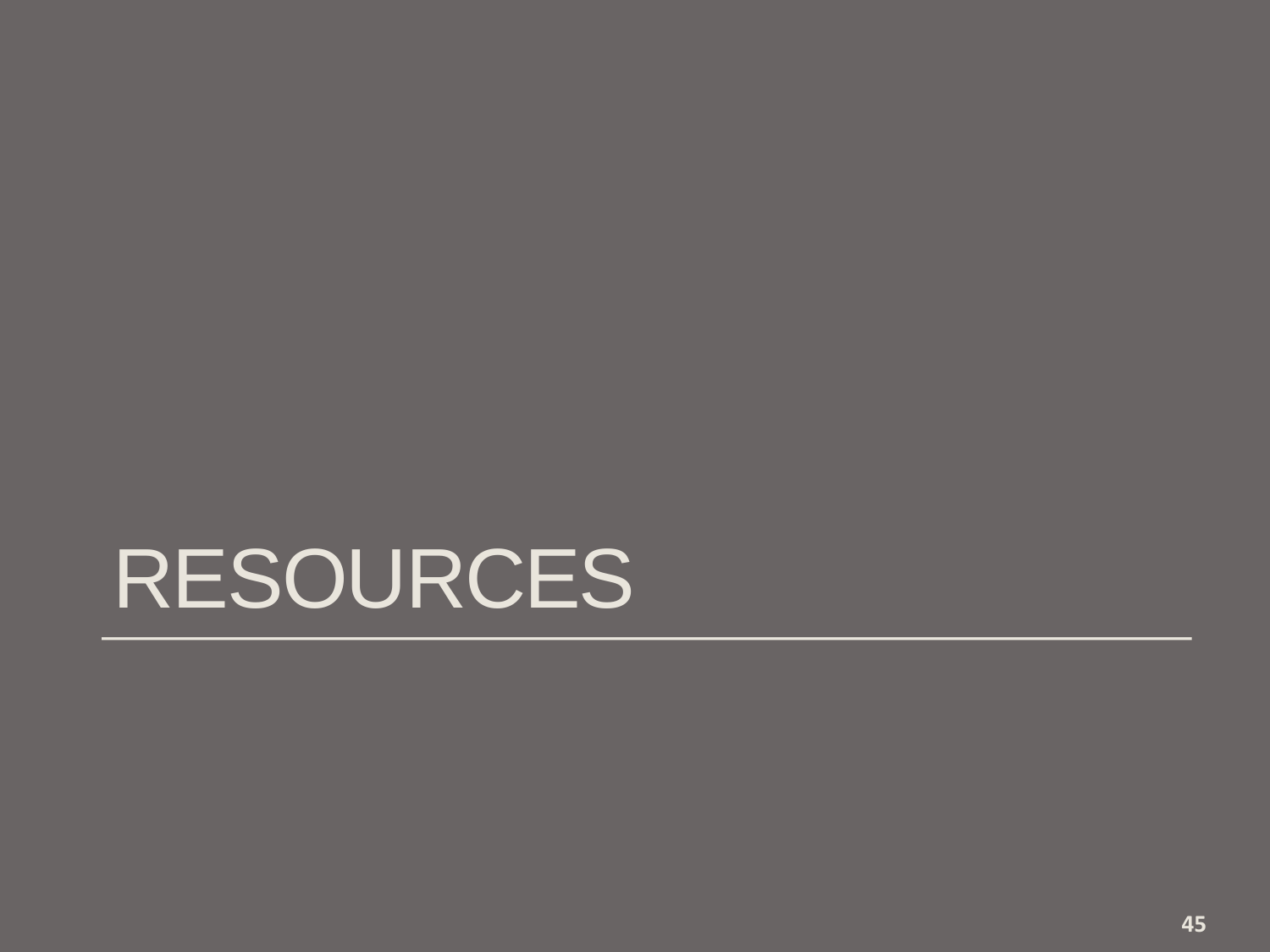#### **Conventional Model**

Summary: Ideal for organizations that have resources, have external environments that are relatively stable, and do not have a large number of current issues to address.

Steps:

- 1. Develop or update the mission and optionally, vision and/or values statements.
- 2. Conduct situational analysis.
- 3. Select goals to achieve the vision.
- 4. Develop action plans specifying who will do what and by when to achieve each goal and associated plans, for example, staffing, facilities, marketing and financial plans.
- 5. Organize items 1-3 into a Strategic Plan and items 4-5 into a separate Operational Plan.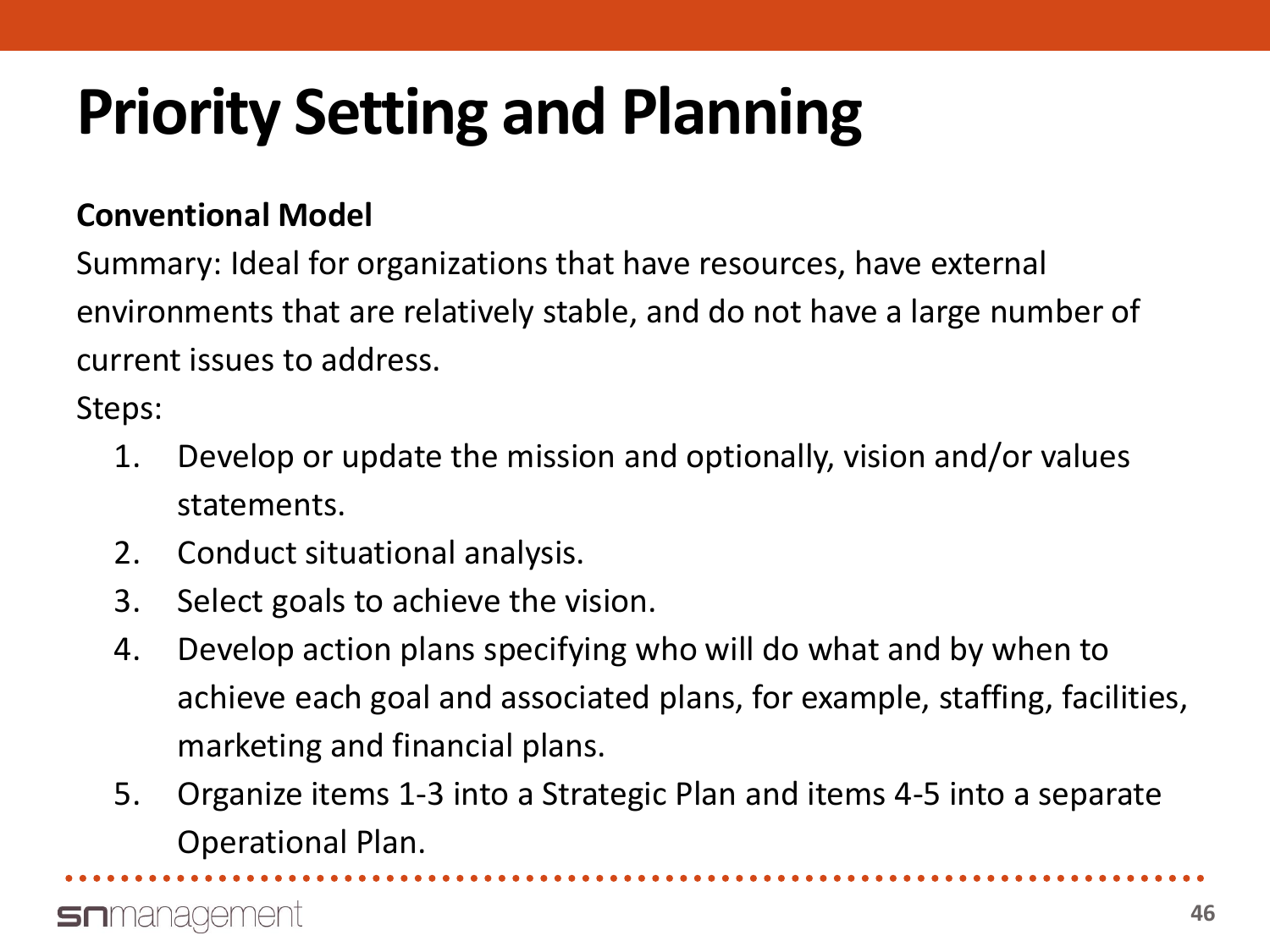#### **Issue Based Model**

Summary: The aim is to identify solutions to the major challenges your organization faces in the current state. Often short-term, internally-focused process. Ideal for resourcerestricted organizations or those facing major issues. Steps:

- 1. Identify major issues based on your situational analysis.
- 2. Develop goals that will address the issues.
- 3. Create SMART objectives and action plans to achieve the goals.
- 4. Execute and track progress.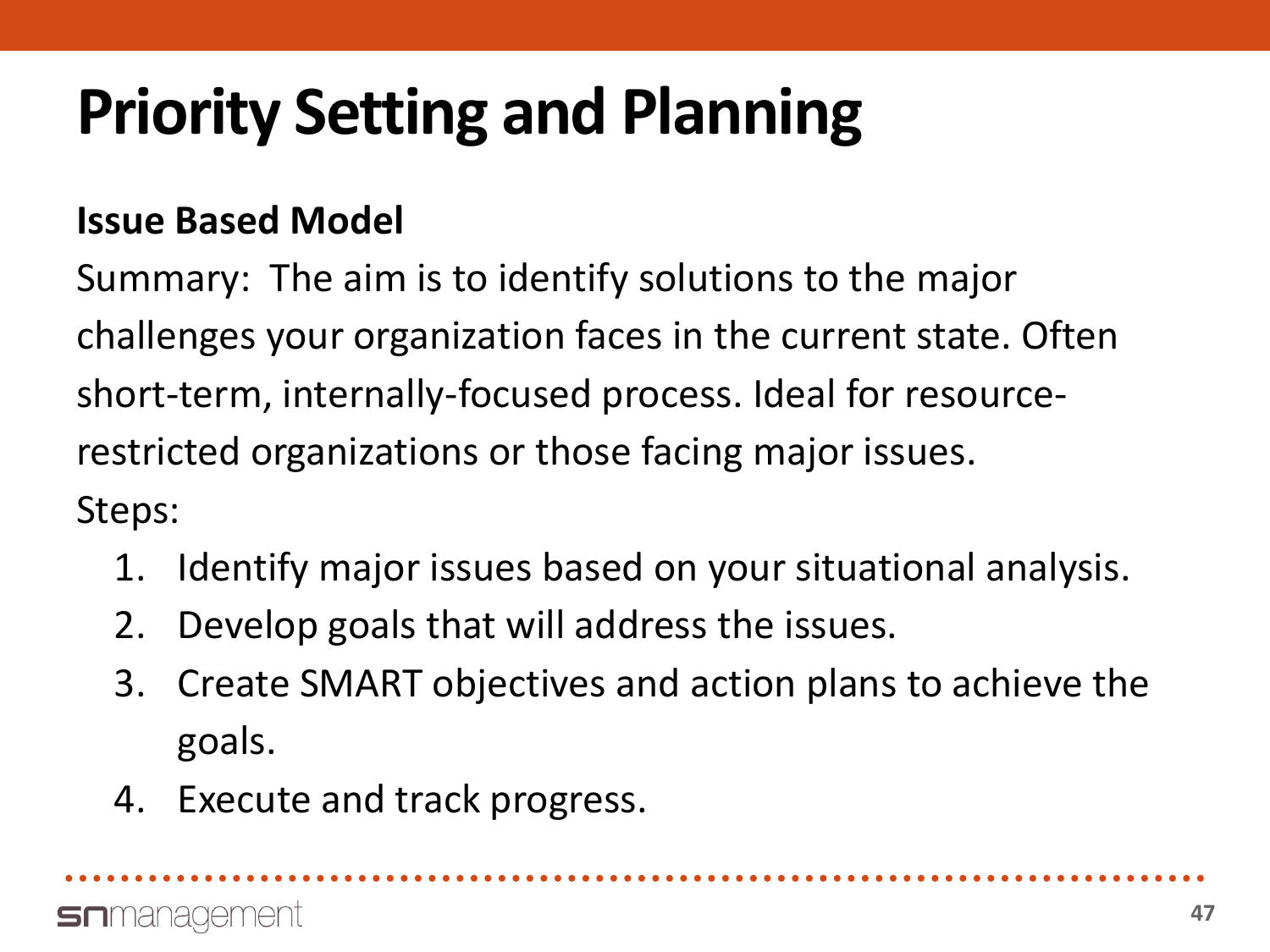#### **Scenario Model**

Summary: Looks at what is happening outside of an organization, including regulatory, demographic, or political forces. Works well when planning for several potential situations. Works best when used in combination with other models.

Steps:

- 1. Identify 3 changes in the environment and discuss the following impacts for each: a) best-case scenario; b) worstcase scenario and c) reasonable-case scenario.
- 2. Figure out how to best respond to each impact.
- 3. Pick the most likely scenario and develop strategies.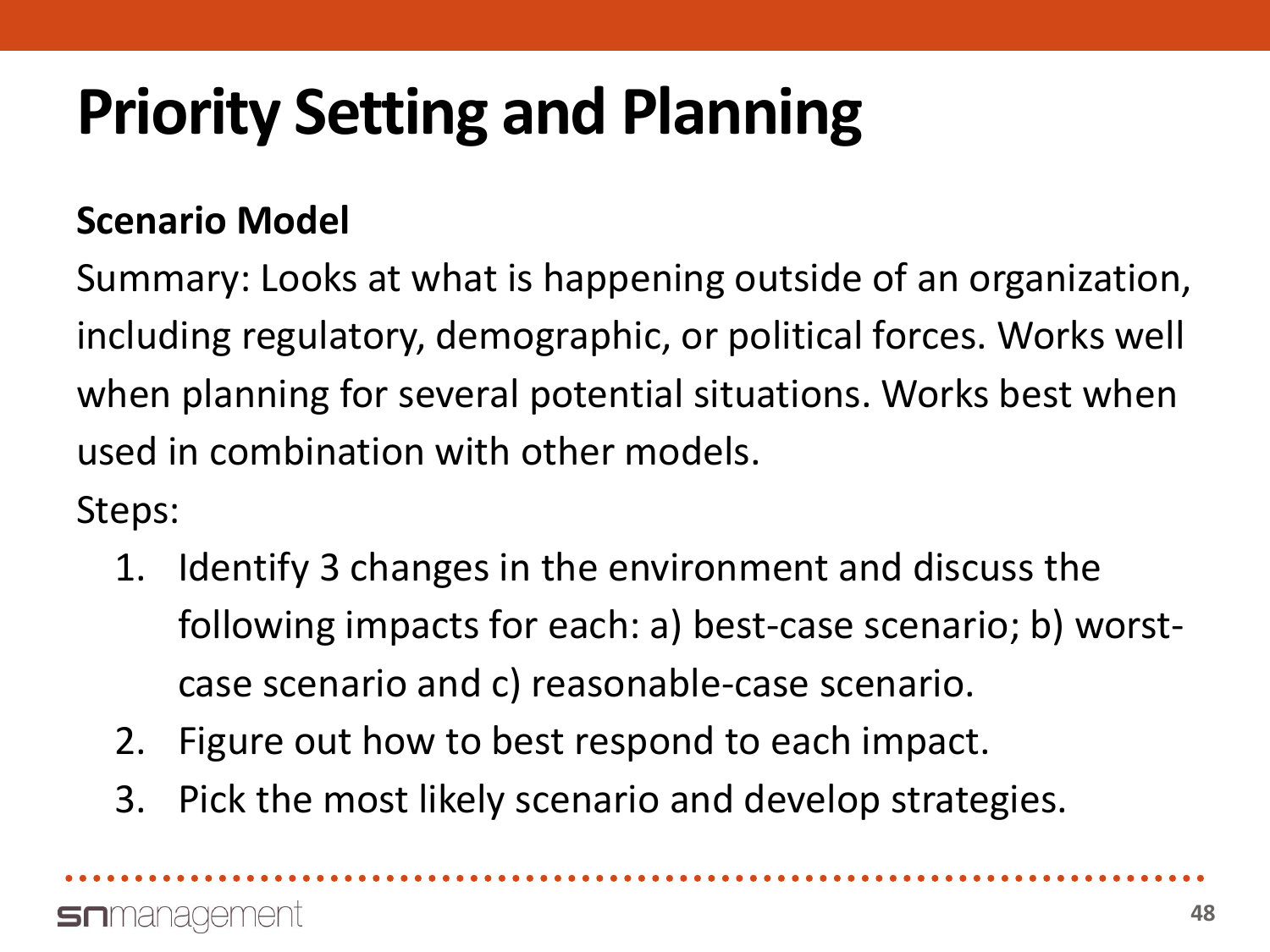#### **McKinsey 7S Framework**

Summary: Looks at 7 internal organizational elements that must be in alignment for success. Organizations identify which elements need to change to reach/maintain alignment or achieve a different level of performance. Helpful during times of transition

- Hard elements: strategy, structure, systems
- Soft elements: shared values (which sits at the center of the model), skills (actual skills and competencies), style (specifically, leadership style), staff (employees and general capabilities)